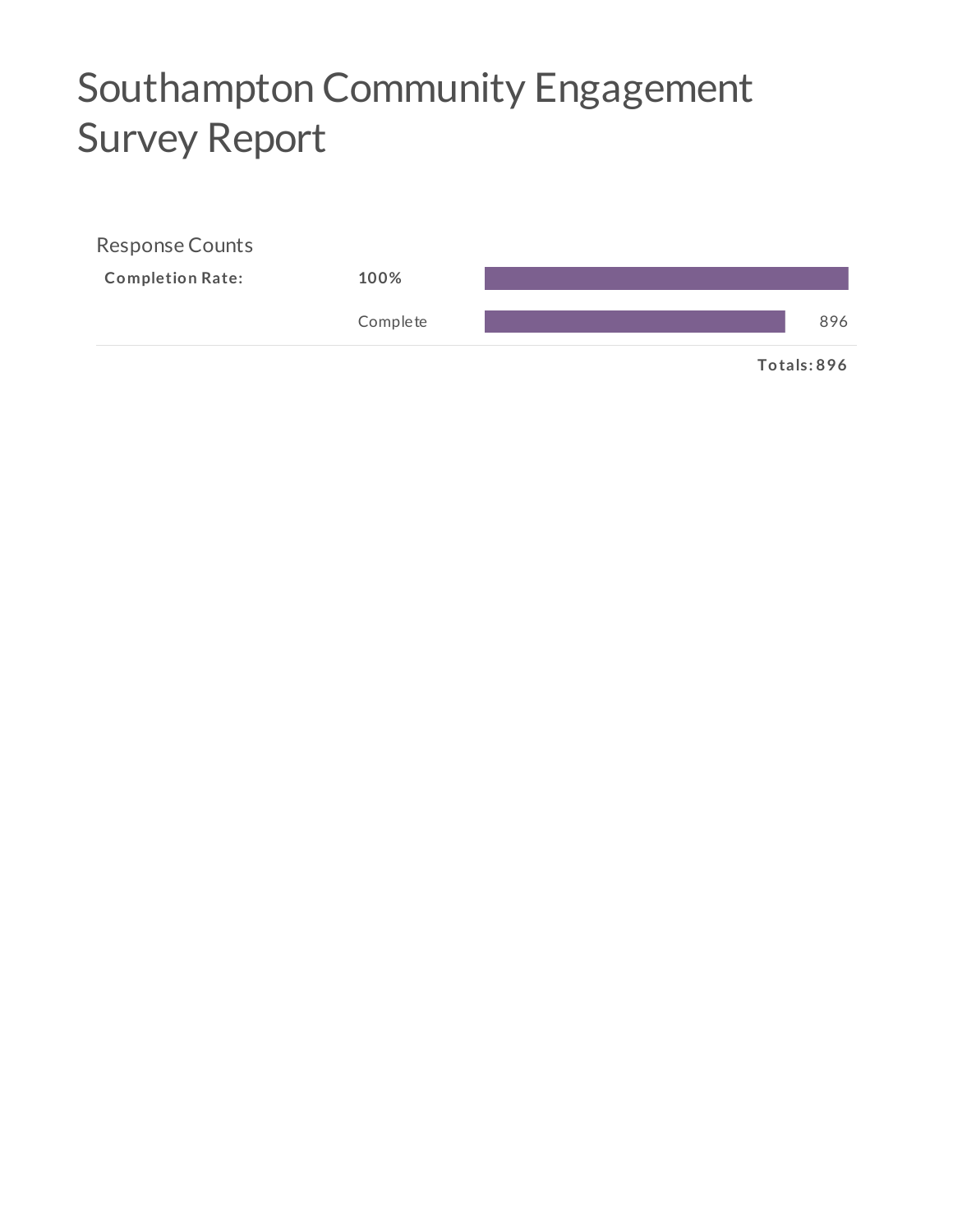1. How many years have you been a resident of Southampton?



| Value     | Percent |
|-----------|---------|
| $0 - 5$   | 16.4%   |
| $6 - 10$  | 13.3%   |
| $11 - 20$ | 21.2%   |
| $21 - 30$ | 15.8%   |
| $31 - 40$ | 14.2%   |
| $41 - 50$ | 10.4%   |
| $51+$     | 8.7%    |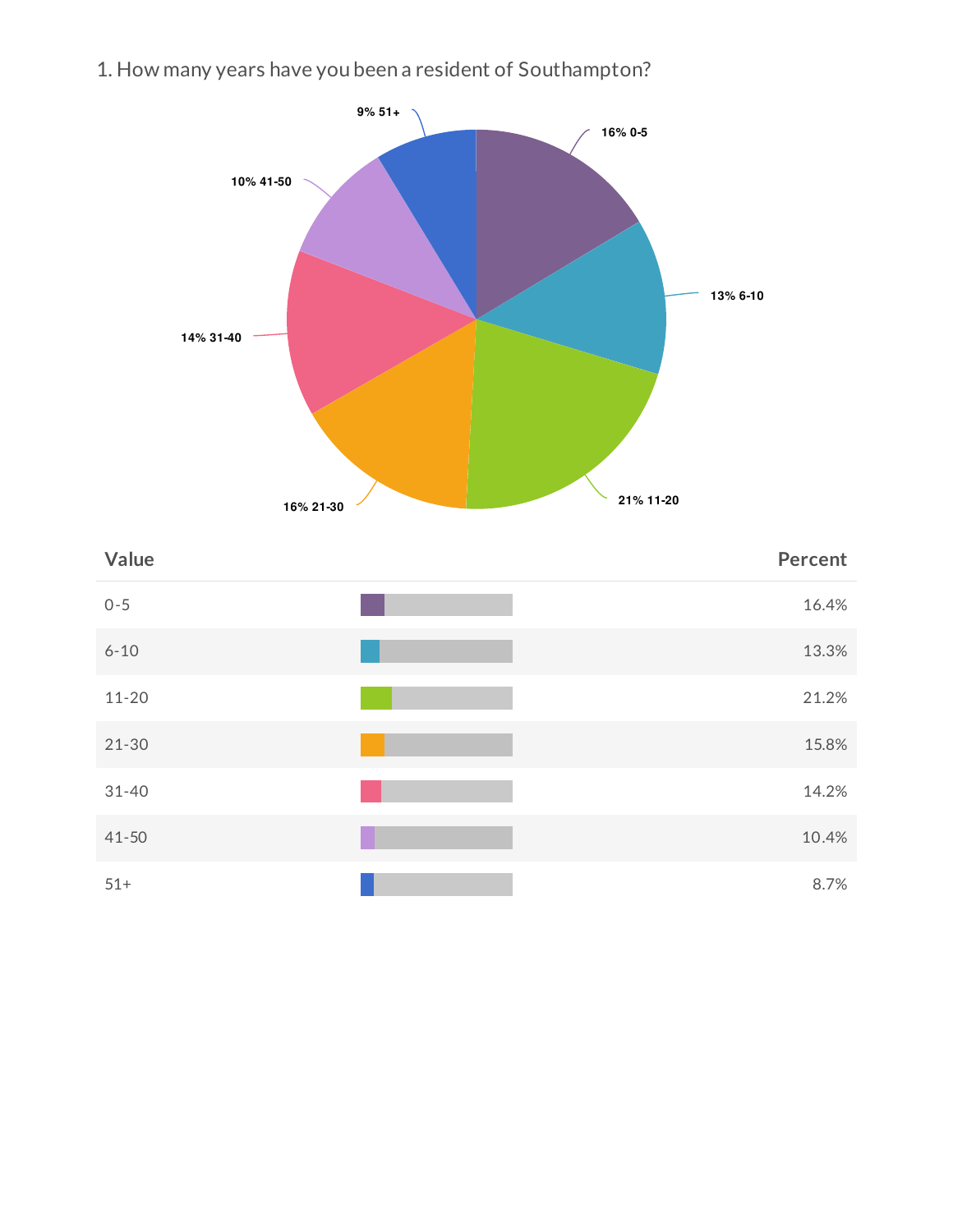

7.5%

Household member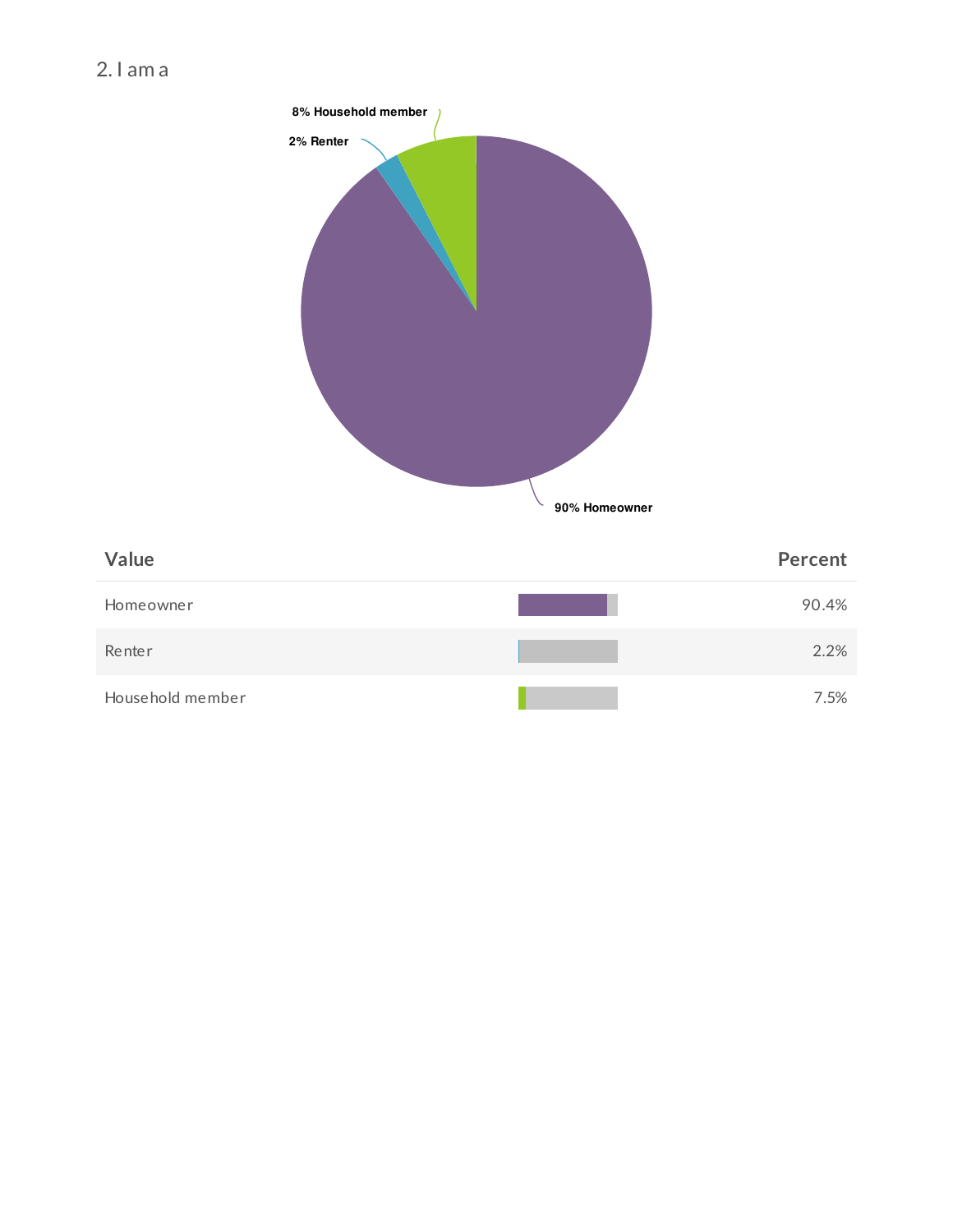# 3. What is your gender identity?



| Value                | <b>Percent</b> |
|----------------------|----------------|
| Female               | 58.9%          |
| Male                 | 36.8%          |
| Transgender Female   | 0.1%           |
| Transgender Male     | 0.3%           |
| Non-Binary           | 0.6%           |
| Not Listed           | 0.2%           |
| Prefer not to answer | 3.1%           |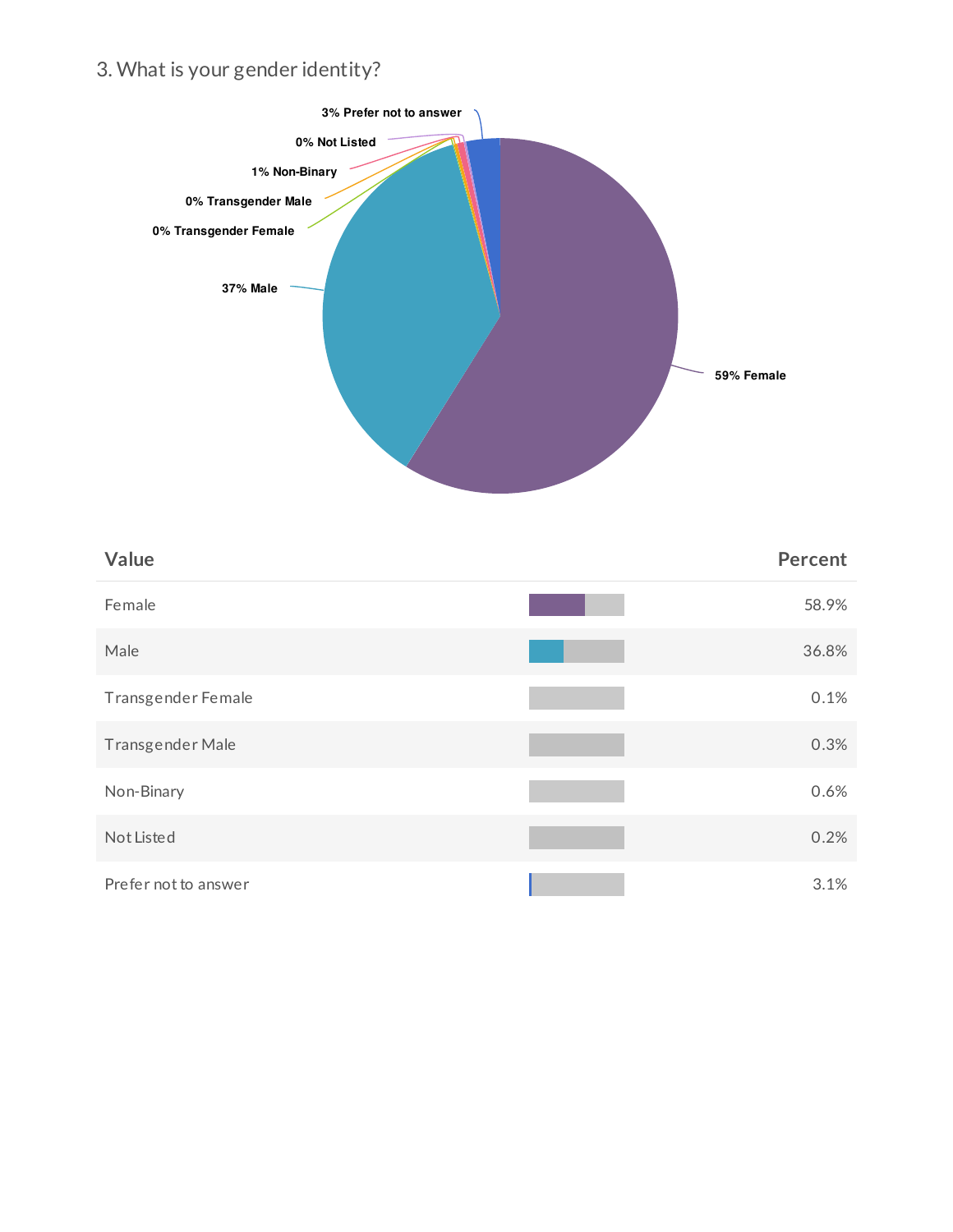4. What is your age?



| Value     | <b>Percent</b> |
|-----------|----------------|
| Under 19  | 1.7%           |
| $20 - 29$ | 3.2%           |
| $30 - 39$ | 16.3%          |
| $40 - 49$ | 15.9%          |
| $50 - 59$ | 18.6%          |
| 60-69     | 24.3%          |
| $70 - 79$ | 16.2%          |
| $80+$     | 3.9%           |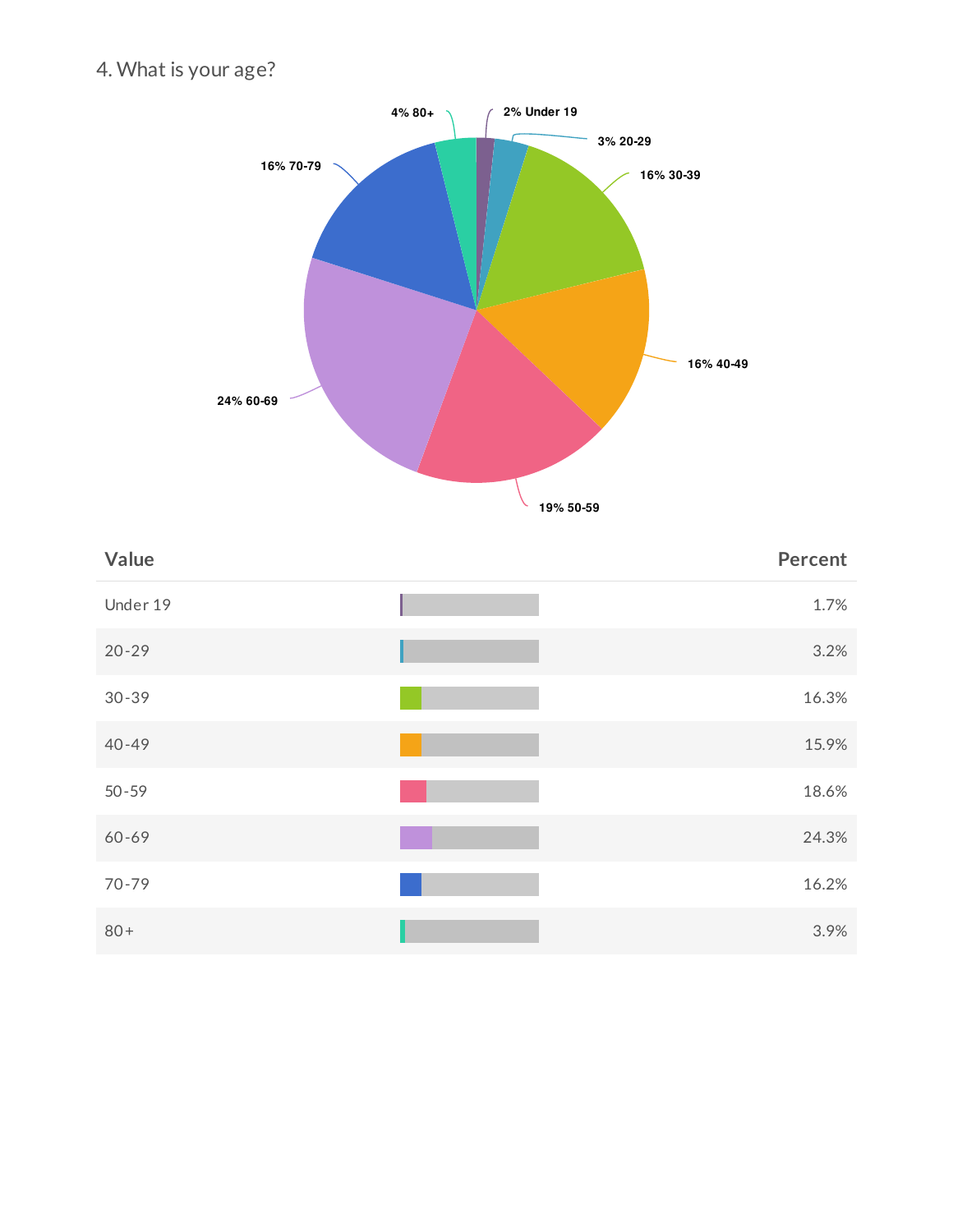

14.5%

0.1%

1.6%

6.9%

# 5. Which best describes your household? (choose all that apply)

Parent(s) with adult child(ren) at home

Owner-occupied with room(s) rented out

Household shared among unrelated residents

Multigenerational (generations living together)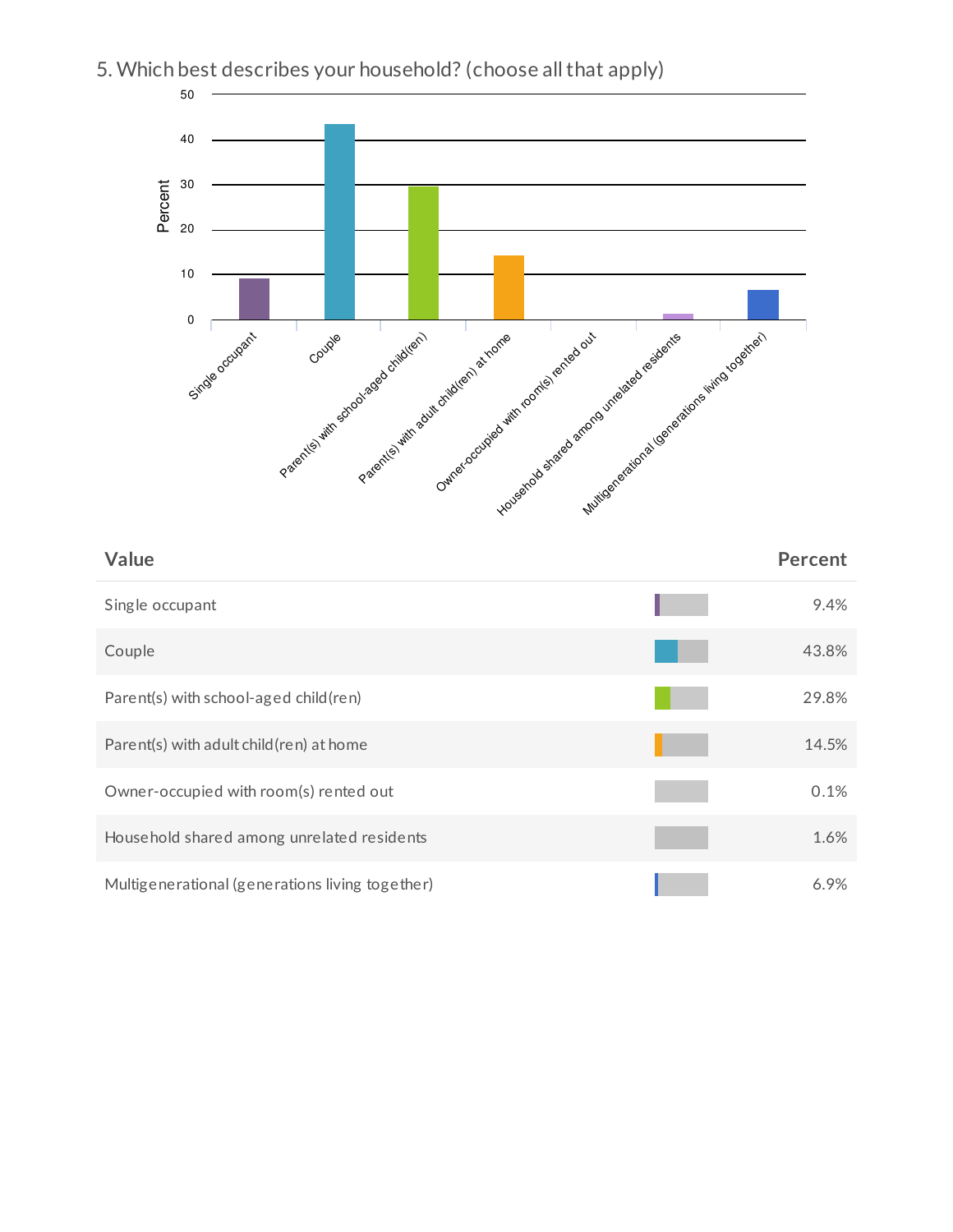# 6. How do you believe Southampton should evolve by 2040?



| Value                                                                                                                       | <b>Percent</b> |
|-----------------------------------------------------------------------------------------------------------------------------|----------------|
| A rural residential community, with minimal commercial development, much like it is<br>today.                               | 35.1%          |
| A bedroom community with dispersed small-scale commercial development along<br>main roads.                                  | 22.1%          |
| A community with a mixed-use town center and various housing options and commerce<br>in other selected areas.               | 10.4%          |
| A community of diverse housing options, that balances commercial and residential<br>growth with agriculture and open space. | 28.8%          |
| If none of the above, describe your vision:                                                                                 | 3.5%           |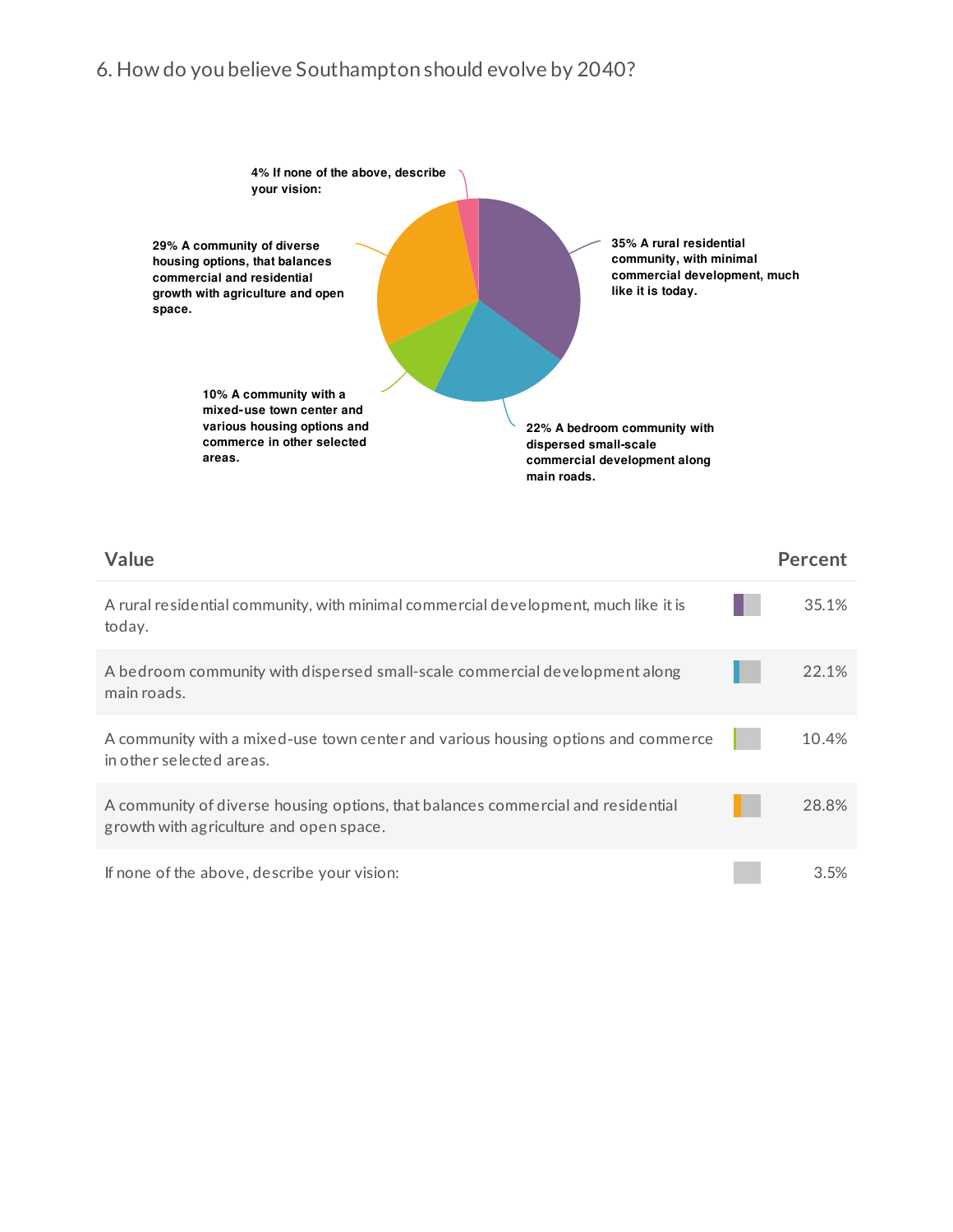#### If none of the above, describe your vision:

A community with limited residential development unless and until the town government can find a way to increase business development and get the town's fiscal situation in order.

A rural residential community, much like today with a department store. Years ago we had Ames, a store simular to Target.

A rural residential community, with minimal commercial development, much like it is today, with a focus on maintaining open space and farming

Encourage small business and let grow naturally

Freedom...whatever the land owner wants within existing regulations that are already slanted towards no development

In accordance with available natural, financial and social resources, provide a balance of diverse housing, commercial residential, agricultural and open space priorities.

Keep rural, but bring in more business. Give residents a break from rising property taxes. Forcing us seniors out of our Town.

Keep the ruralness but allow small businesses to make the town more desireable. Bakery, breakfast restaurant, flower shops, brewery etc. Small local spaces that allow the town to trive, gather, and find a greater sense of comunity.

Rural, with affordable housing

Southampton needs a lot more commercialization! Areas of town need to be rezoned to allow this.

There is already too much development. Commercial and home construction needs to stop before we lose even more Town character.

discourage development, assess a premium on property abutting protecting land.

increase in affordable housing. Some business development ideally small local or family owned businesses rather than commercial chain retail

increasing town center business while increasing conservation areas including farm and forest

stop developing farm land. stop planting enormous houses that drive up the taxes of modest income earners. less money on schools - no more than 40% of the annual budget. hire more police officers.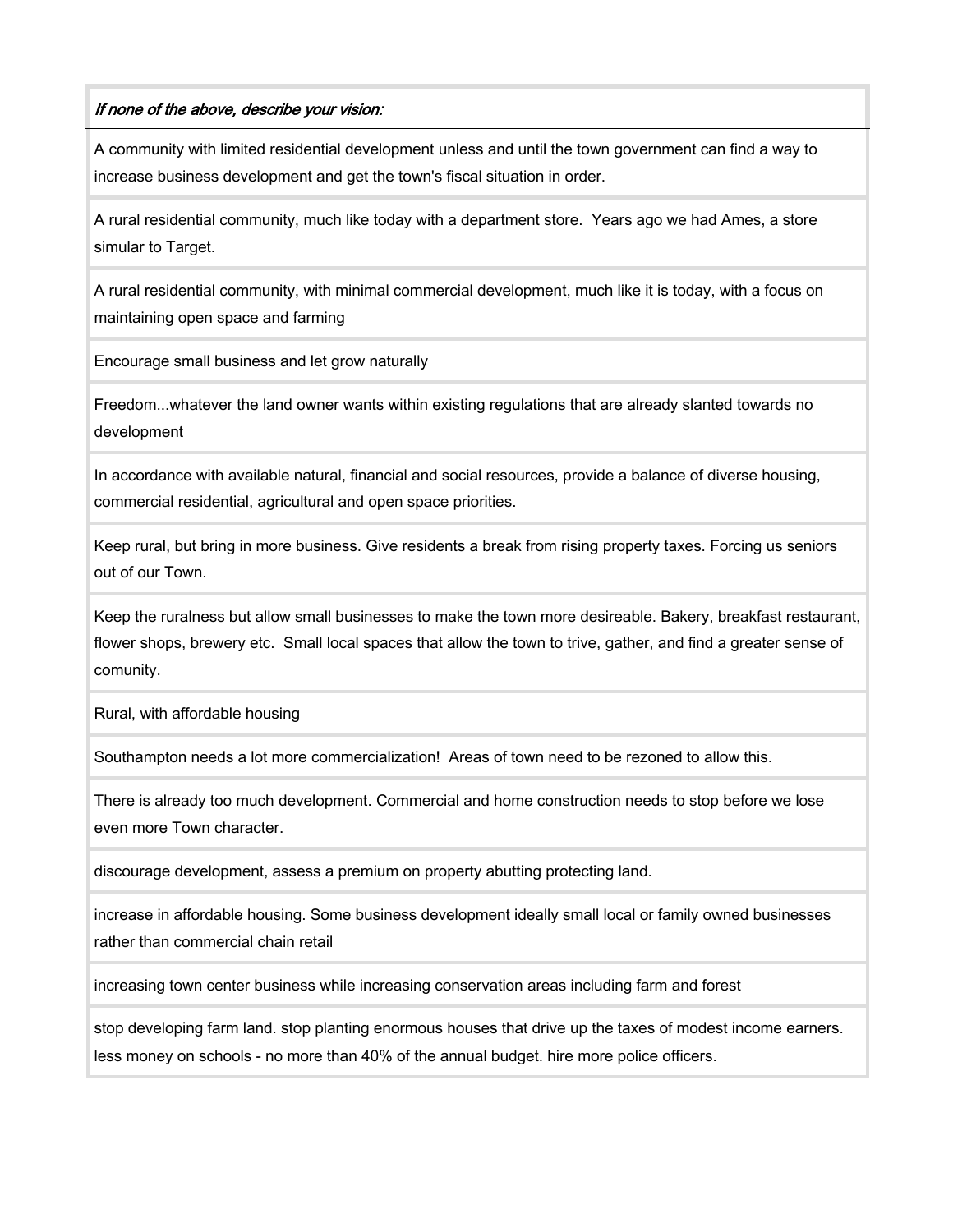7. Recognizing that Southampton has one tax rate for residential, commercial, and industrial properties, how important is it to encourage new commercial development in town?

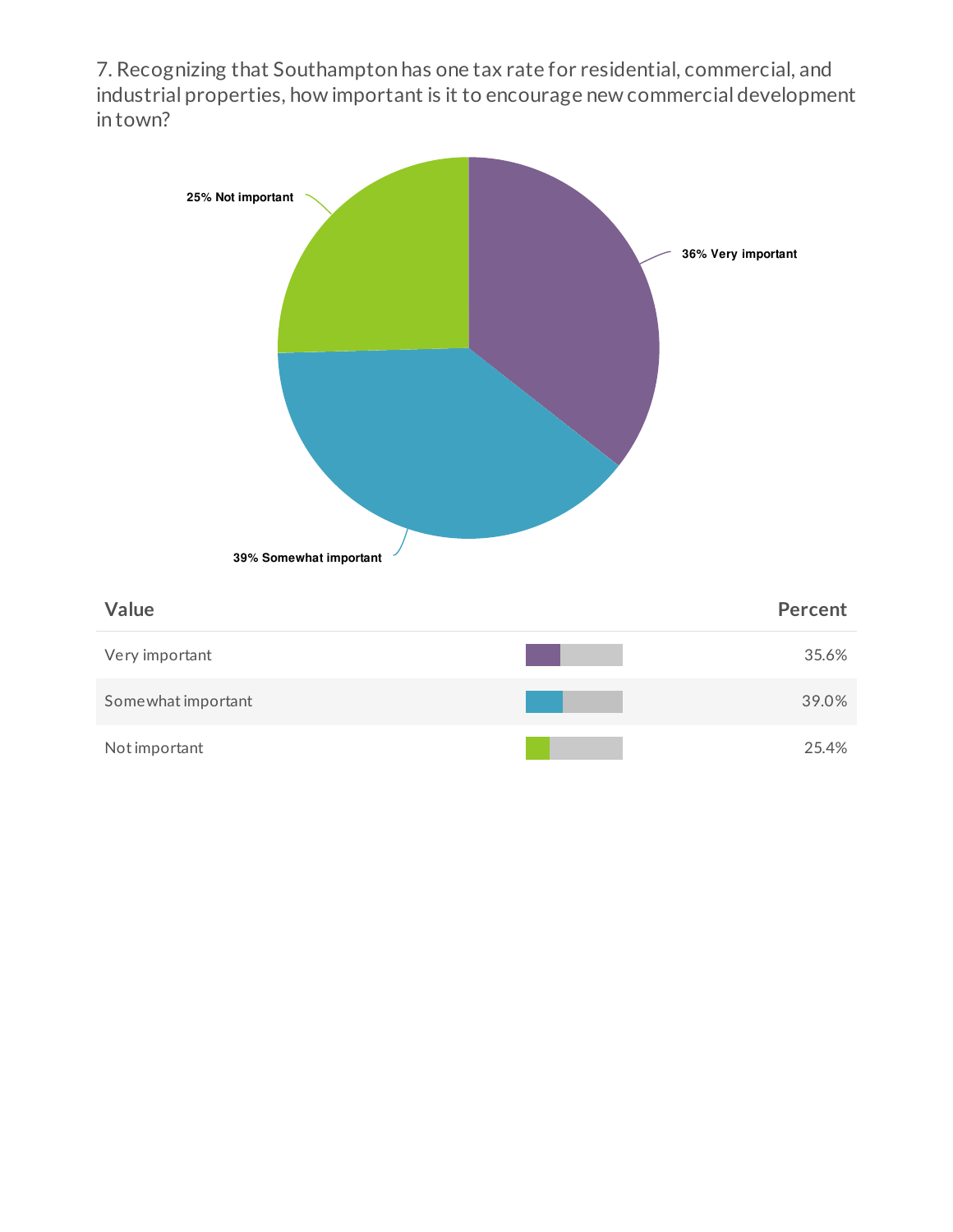# 8. Do you live in:

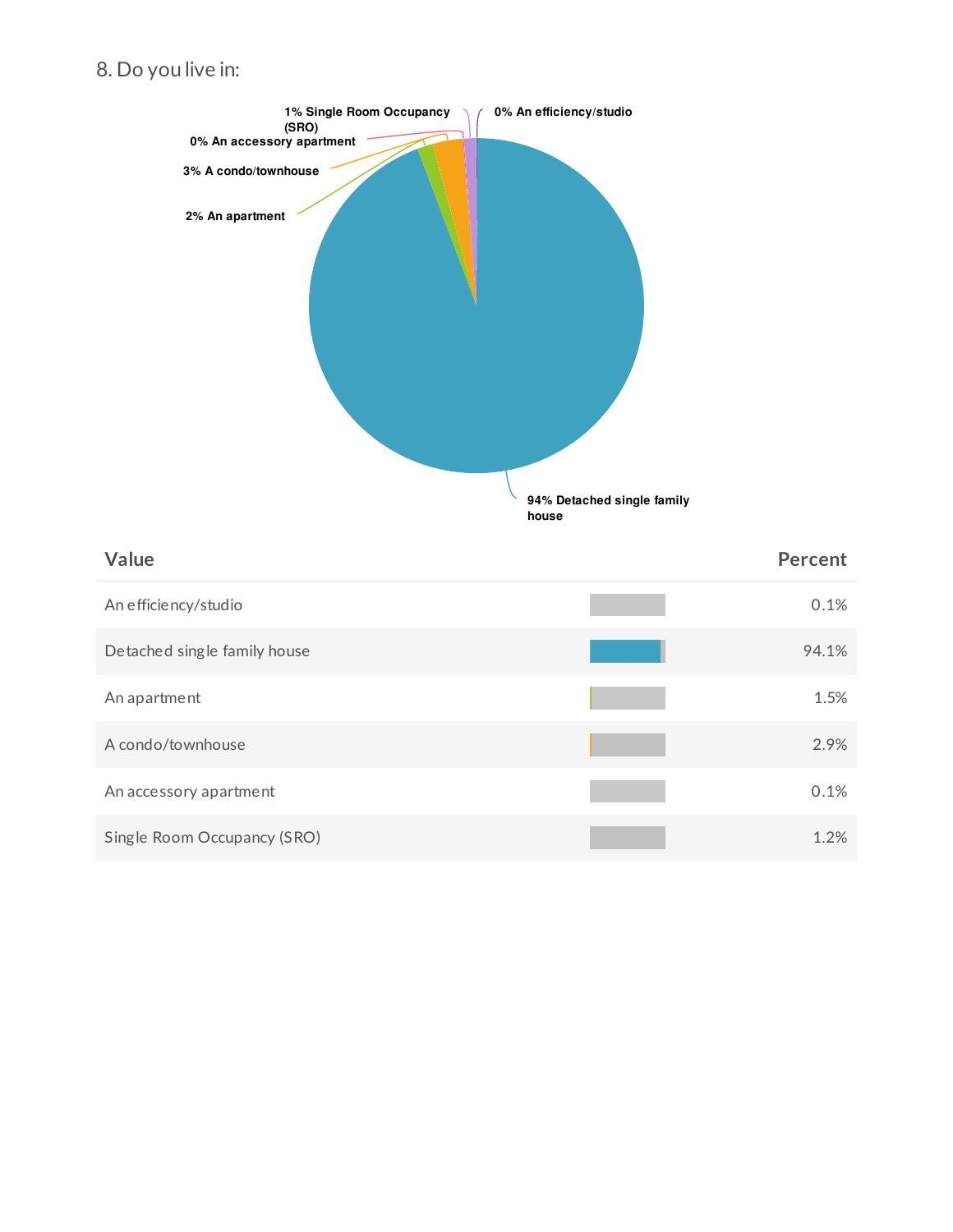9. Based on your income level, are there sufficient housing options for you and your family in Southampton? Please provide any additional comments, if you wish.

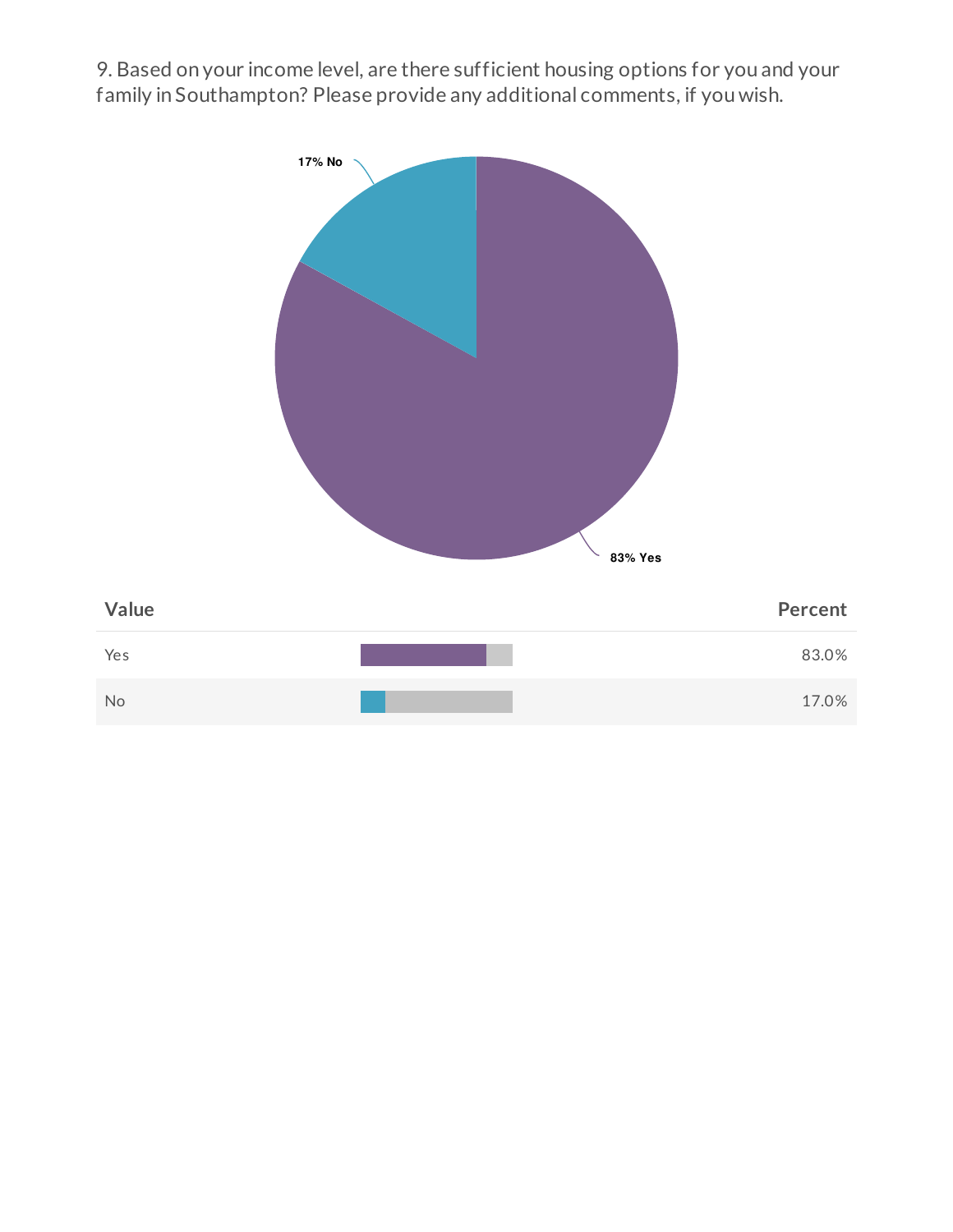Yes

Appears not enough... more options needed for senior assisted living, 55+ housing, and low-to-moderate income housing

Because I live with my family but I could not afford to live alone

But 11 years ago, I was at an income level that this was not the case. I was a renter hoping to be a homeowner but the afforable houses in S'hampton were rare.

But taxes are too high. I shouldn't have to pay for the schools if I don't have children.

However, taxes are getting ridiculously high for the services provided. May need to look for better options in other towns.

I make a lot of money but think McMansions are stupid

I think a lot of the houses are not affordable to people in my age group.

I wish to see some/more low income housing to encourage a more diverse community.

Low income housing is a VERY bad idea for our community!

My kids probably wouldn't live here (could be with me if they wanted). I inherited the land my farm is built on.

Need more smaller less costly homes

Not enough affordable housing for low income residents and seniors

Only because my income is much higher than the average Massachusetts resident.

Tax rate makes it difficult to make ends meet.

There needs to be more affordable housing. The large majority of housing options listed and being developed are far above most peoples price points.

We are fortunate enough to have well paying jobs and are still employed. We are the exception- I would like Southampton to have more options for affordable housing.

We are older and established, but our children as they move out of the house probably won't be able to afford **Southampton**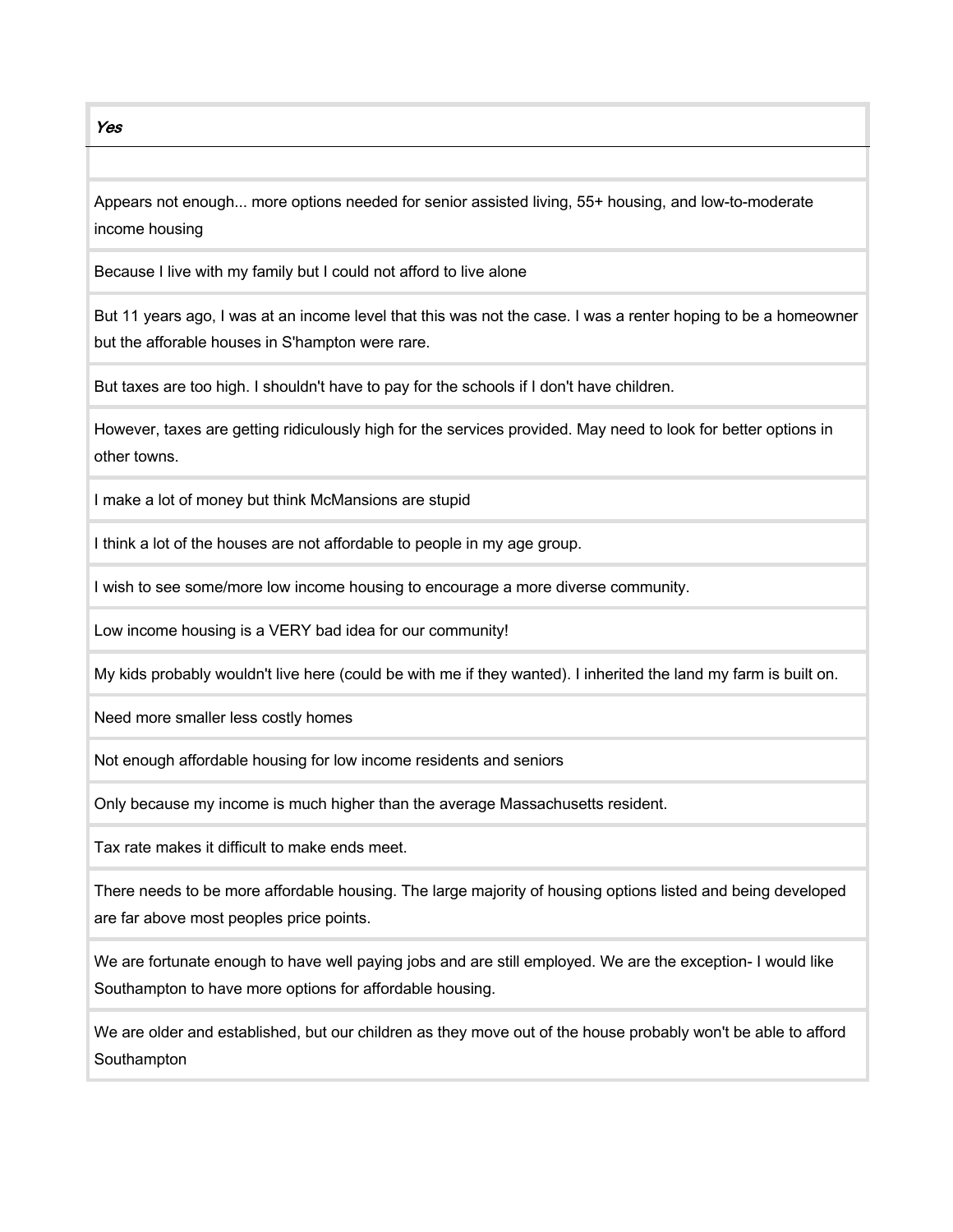We bought our house in 1999. I think it might be hard to afford a home in Southampton if we were a young couple now. Having affordable housing and more diversity is important to me.

We would like to build a smaller home to downsize if we don't move away to someplace less expensive to love/retire

With the increase of homes built in the 500K range, it is becoming difficult to afford moving.

Would like to see a moratorium on apartment buildings

Would like to see more condos in town

however I feel like I lucked out

left Boston prices for the small town safe feel. our money goes farther here

though housing seems to be skewed toward higher incomes, which limits options

would like to see more low income housing to bring some diversity to our community.

#### No

Although we found a house, it was not easy. Years later the housing options here are no better. We need more range in housing prices, so that folks who have a moderate to lower income and no inheritance can afford a house.

As a couple looking forward to retirement, we cannot afford to purchase a single level home in town on what our retirement income will be.

As someone with student loans it's extremely difficult to find affordable housing in town.

Children are living elsewhere because neither of them could find a place that met their needs.

Everything being built now is 400K & up. What about options for housing that is affordable for seniors wishing to downsize but stay in Southampton?

For seniors, the purchasing value of their retirement funds may erode over time, as well as changing in their needs. Other housing options may be needed, such as: more affordable, smaller, 55+ and assisted living housing options.

Have to live with my son

Homes and land are extremely expensive.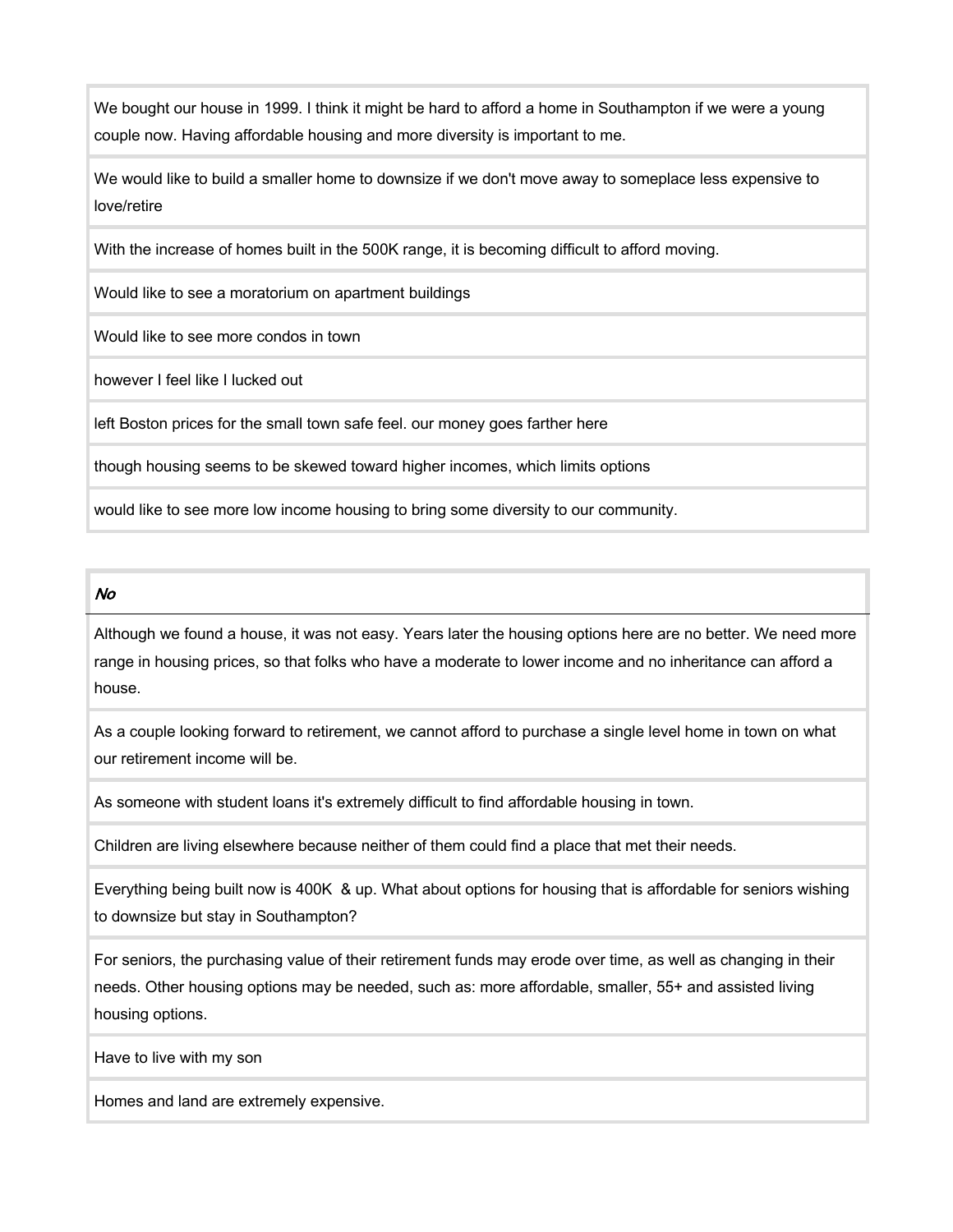Houses in Southampton are too expensive. Our family bought at the right time 10 years ago. If we ever move, we'd have to look at other towns since we cannot afford houses in this towns current market.

I'm fine now but if I need or waant to move to something smaller I probably could not do so,

If I did not live with my parents, I would be unable to live in Southampton I make minimum wage.

If I didn't already own and buy from family, I couldn't afford to live in Southampton.

If we didn't own our home, with both our retirement incomes, there would not be options.

Mid-level residential development should be encouraged, instead of permitting new high-end developments. Had I not bought when I did, I'd not be able to afford to move here.

More over 55 complexes would be nice. My physical conditions will make it difficult in 5+ years.

My children will never be able to live in Southampton as prices are high and land is scarce.

Need more single family/Condo selections \$300,000 and under!

One level housing for 55 and over

School population continues to grow, houses continue to be built bringing in more children to educate and education cost continue to skyrocket. Most small homes are bought up and demolished to make room for \$500K-\$700K mansions. There are no affordable houses in any of the subdivisions in process orr built within the past decade. We will not be able to afford to grow old here.

The houses currently on the market are way out of our price ranger when combined with taxes. We make around \$100k.

The new developments are too pricy, there is hardly anything mid range

We remodeled an older home that we wouldn't be able to purchase at its current value

no, my cousin and her family want to live here but cant find a house they have enough money for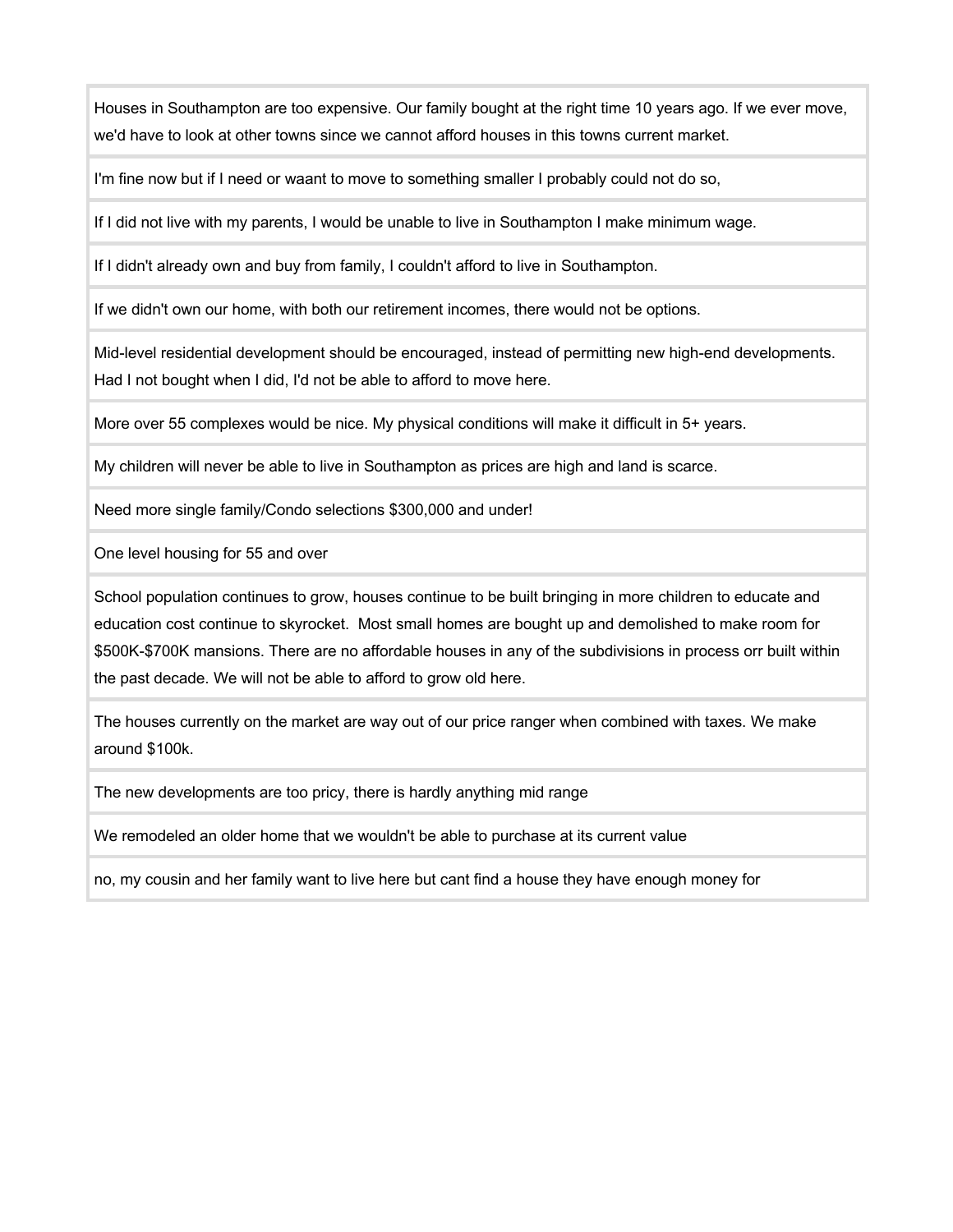10. Please indicate whether you are satisfied with your present housing:

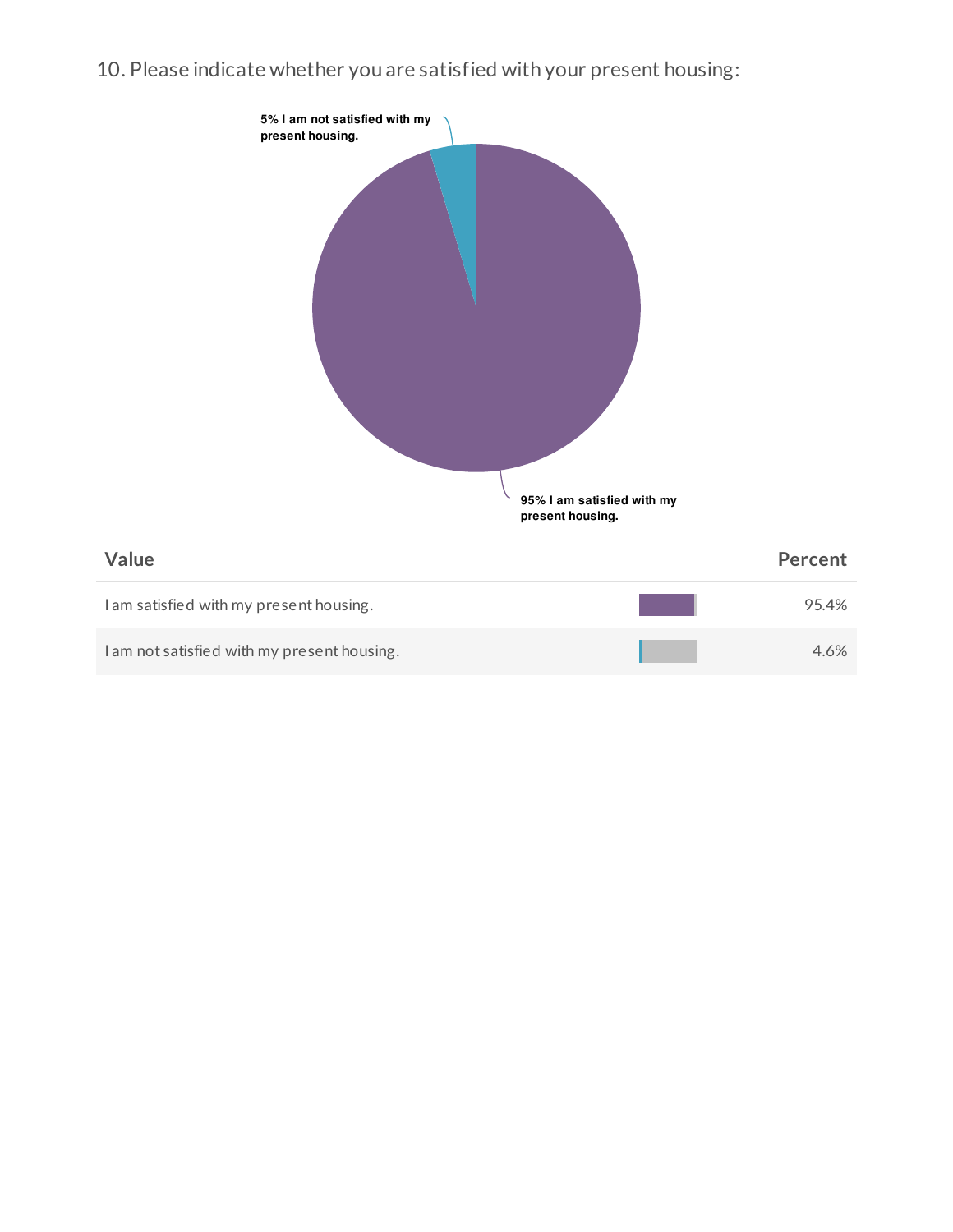# 11. I am not satisfied with my present housing because



| Value                                          | <b>Percent</b> |
|------------------------------------------------|----------------|
| It is too large                                | 2.6%           |
| It is too small                                | 42.1%          |
| It is too expensive to manage                  | 15.8%          |
| I feel isolated                                | 5.3%           |
| There is no easy access to stores and services | 0.0%           |
| My physical condition makes it difficult       | 5.3%           |
| Other                                          | 28.9%          |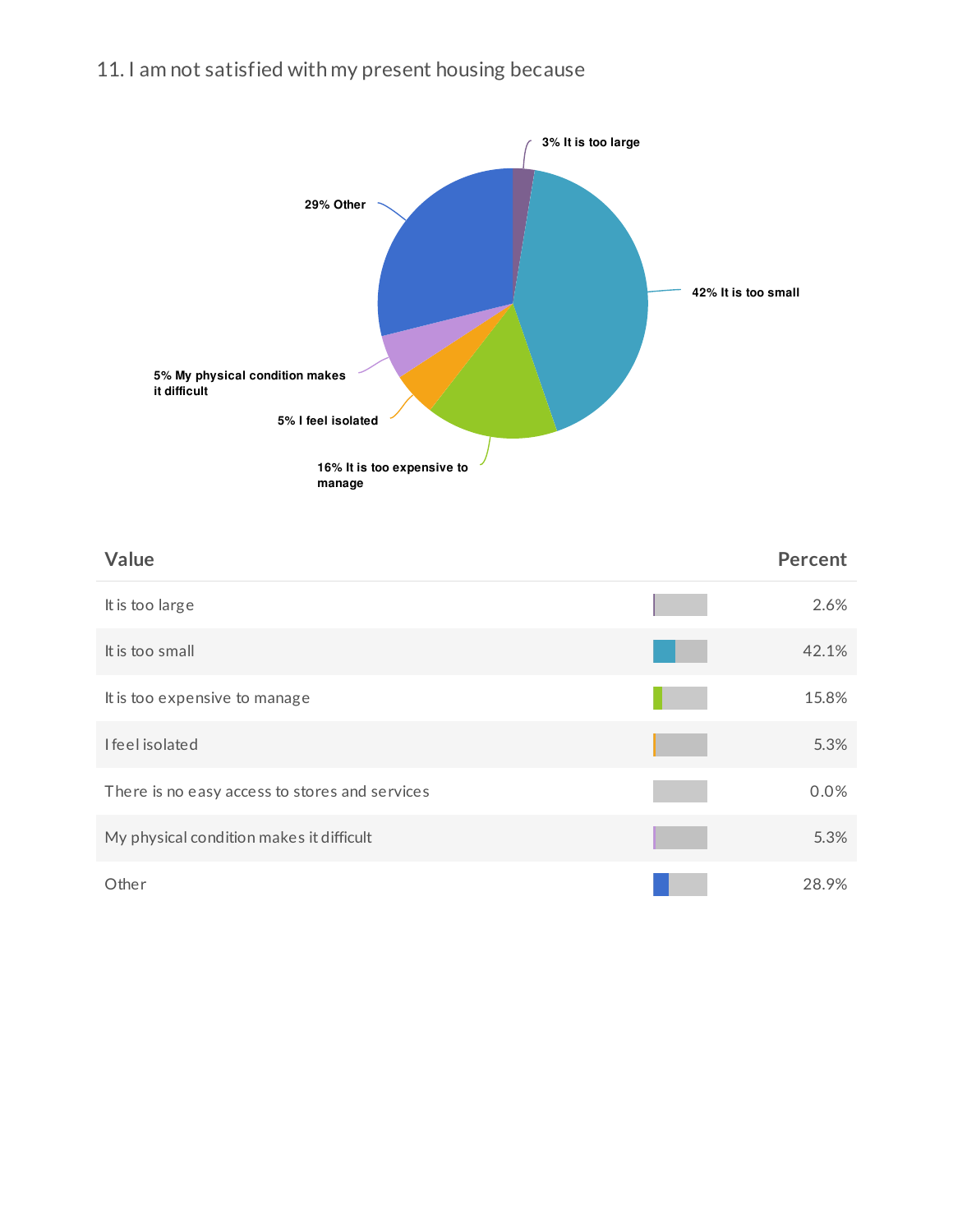#### **Other**

2 story. Stairs get difficult

House is zoned highway commercial, location is noisy, subject to idling motor vehicles and is on the Barnes Airport flight path

I love my home and location very much. I can appreciate the beauty of nature here. But there is a shooting range that violates MA noise ordinances and is very disturbing to my home environment. I would like to see the shooting range relocated. It does not provide tax revenue to the town and NO ONE on the board of that business lives anywhere near the range. In fact, it is owned by all out of town people. The shooting goes on for hours on end, and I can hear the gunshots in every single room of my house. This is a residential area, and my rights as a very expensive taxpayer needs to be respected over a business that pays no taxes. And the lead from the gunshot goes directly into the ground without remediation. It is located on a watershed and that needs to be considered as well. No one wants lead in the water.

It is too expensive to manage and there is no easy access to stores and services

Needs may change as get older and my preference would be to remain in my community so it is important to have options of seniors that can meet their needs and be affordable.

Sadly, due to development there is increased traffic commercialism is not helping but destroying our town character.

Taxes are too high for the services we get from the town

Would like to see more 1 floor homes for elders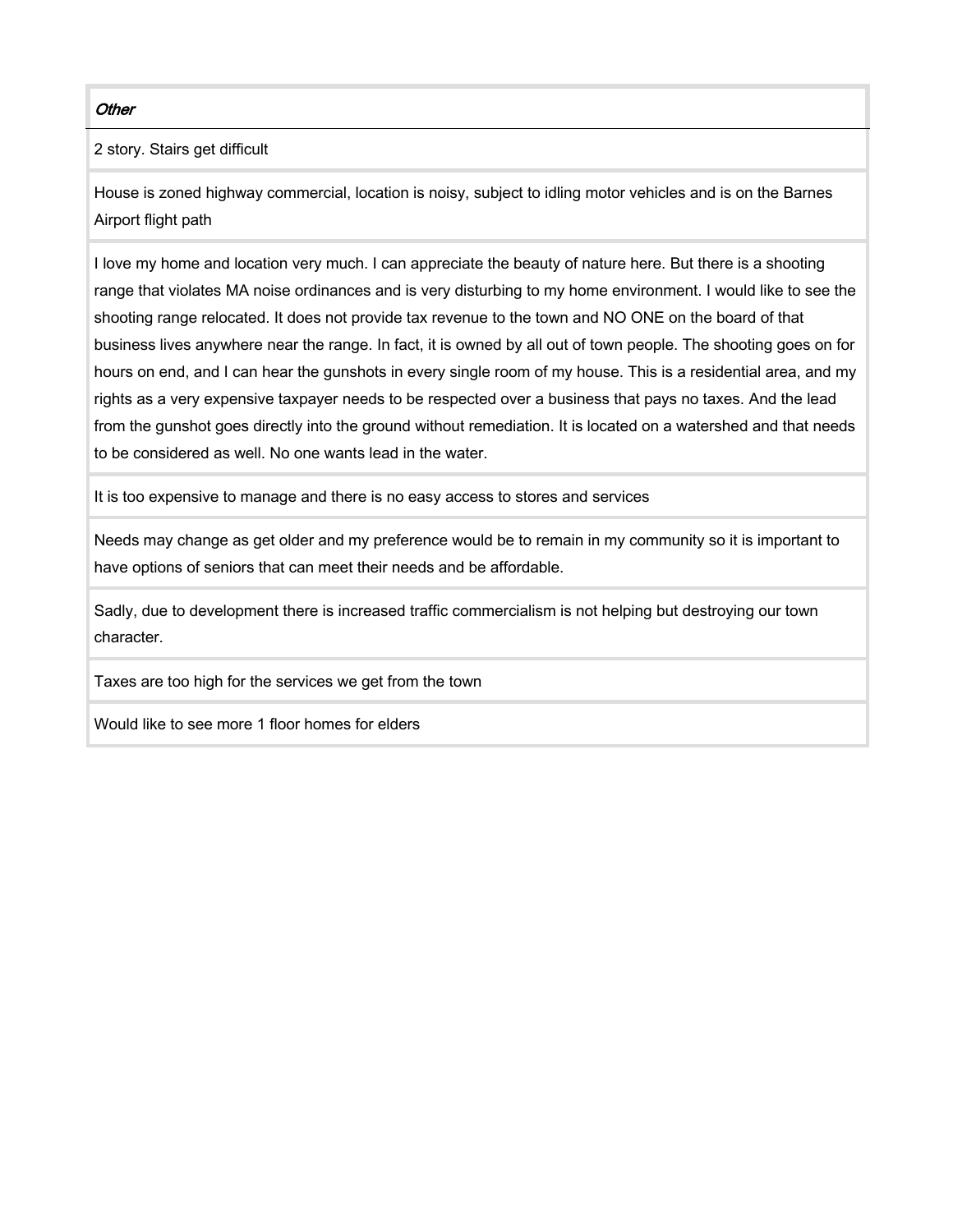12. If you were to move to another living situation within Southampton someday, what type of housing do you anticipate would meet your future needs? (choose all that apply)



| Value                                                      | <b>Percent</b> |
|------------------------------------------------------------|----------------|
| Renting a house                                            | 2.7%           |
| Renting an apartment                                       | 2.3%           |
| Owning a house                                             | 37.4%          |
| Owning a condo or cooperative unit                         | 14.4%          |
| Owning or renting a unit in a duplex or town house         | 4.7%           |
| Owning or renting a dwelling with everything on one floor  | 17.8%          |
| Living in an assisted living/senior facility               | 10.6%          |
| Living in a 55+ independent community                      | 19.7%          |
| I don't anticipate requiring a different housing situation | 36.3%          |
| Not interested in remaining in town                        | 4.1%           |
| Other                                                      | 2.7%           |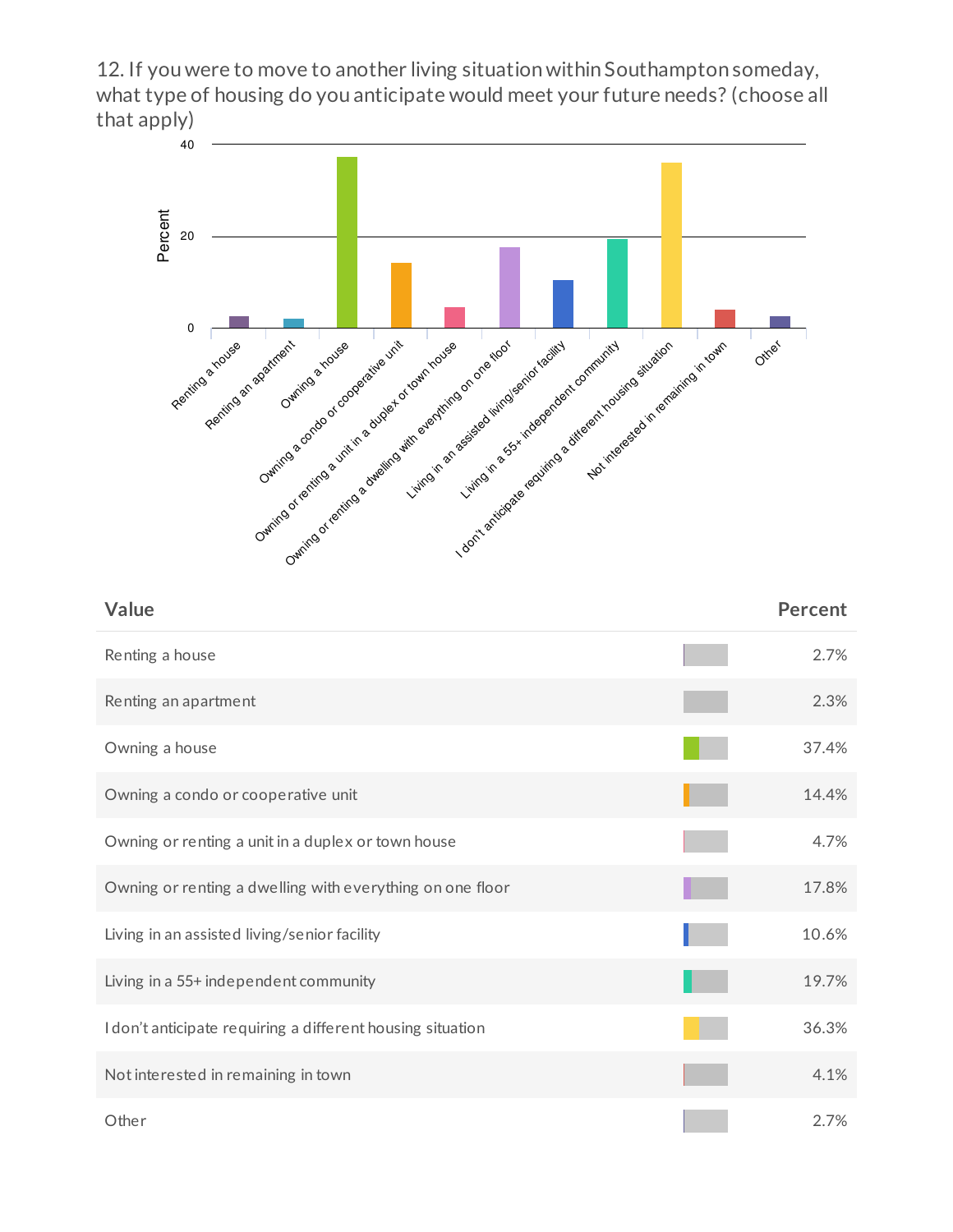#### **Other**

Add a casita to my current property so that future generations in my family can reside with us And maintain privacy by not living in the same structure

Additional acreage for farming

I would.want to build a big beautiful new house in a nice neighborhood

I'd like to buy a farm

If Southampton remains too expensive for our growing family we may leave. Especially with all the additional junk on the highway that's making this more commercial.

Living in a co-housing community.

Owning more land away from a main road would be my primary reasons for moving

Residents should not be forced to leave Southampton due to a lack of affordable and age-appropriate options.

When our kids graduate from the district we will be moving!

if options are not available, I would have to consider moving out of Southampton

somewhere there is open space and not one house after the other

will have to sell the house/property because of the high taxes.

with land for horses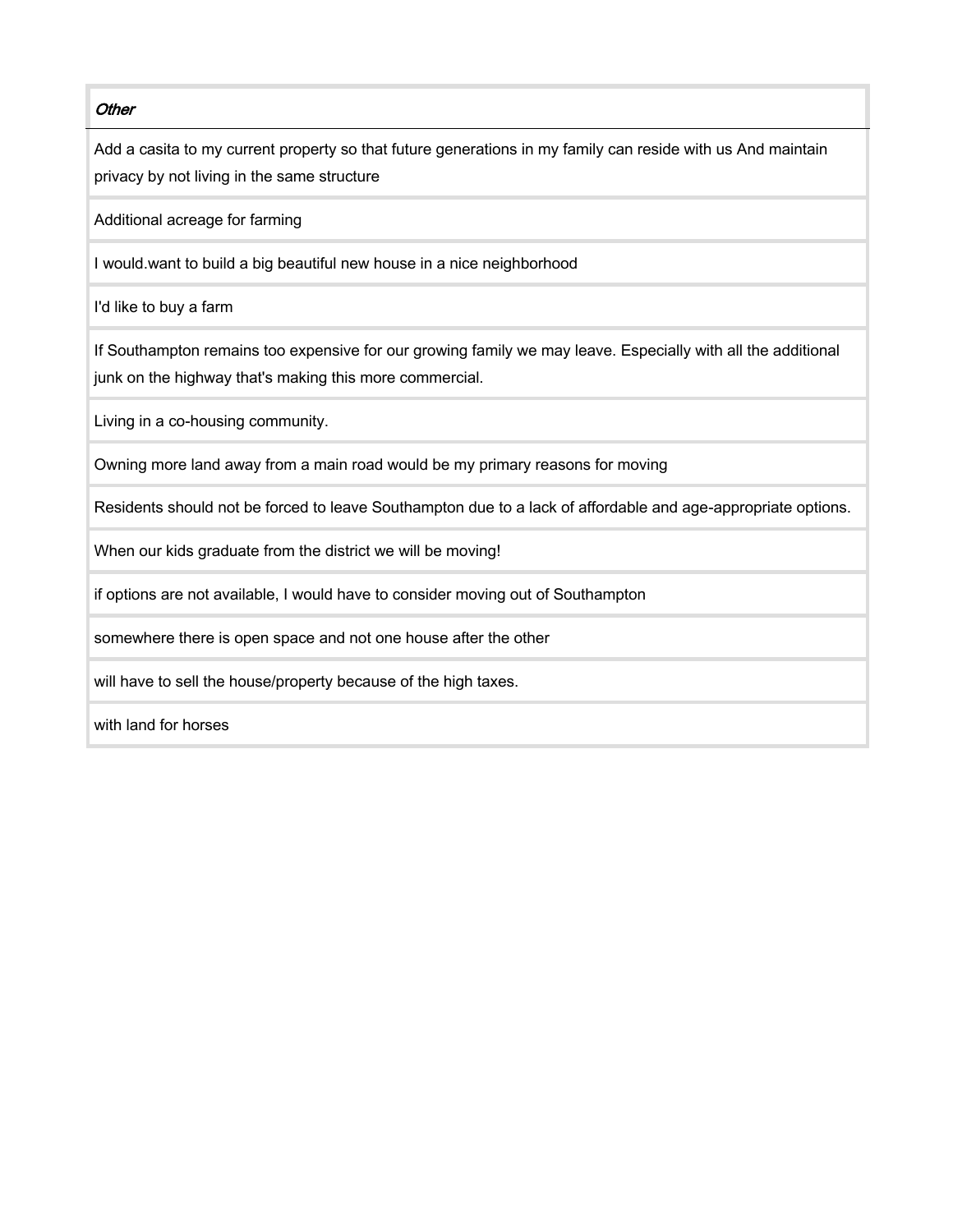13. On a scale of 1-5, I would like to see the town provide affordable and accessible housing options by promoting development of:

|                                                                           | $1 -$<br><b>Strongly</b><br>Oppose | $\overline{2}$ | $3 -$<br>Neutral 4 |       | $5 -$<br><b>Strongly</b><br>Support | <b>Responses</b> |
|---------------------------------------------------------------------------|------------------------------------|----------------|--------------------|-------|-------------------------------------|------------------|
| Detached single-family<br>homes<br>Row %                                  | 17.2%                              | 9.2%           | 29.1%              | 20.6% | 23.9%                               | 862              |
| Duplex homes<br>Row %                                                     | 21.3%                              | 15.6%          | 29.6%              | 19.6% | 13.8%                               | 850              |
| Townhouses, condos<br>Row %                                               | 20.9%                              | 13.4%          | 28.3%              | 22.7% | 14.7%                               | 856              |
| Accessory apartments<br>Row %                                             | 27.4%                              | 18.4%          | 26.0%              | 14.6% | 13.6%                               | 838              |
| Conversion of single-family<br>to multifamily housing units<br>Row %      | 36.4%                              | 19.3%          | 23.8%              | 11.0% | 9.4%                                | 843              |
| Tiny homes<br>Row %                                                       | 29.8%                              | 12.0%          | 24.8%              | 16.9% | 16.5%                               | 852              |
| Apartment buildings<br>Row %                                              | 46.3%                              | 18.6%          | 18.8%              | 9.1%  | 7.1%                                | 842              |
| Housing meeting Americans<br>with Disabilities Act<br>compliance<br>Row % | 9.0%                               | 4.8%           | 30.6%              | 24.8% | 30.8%                               | 854              |

### Totals

Total Responses

862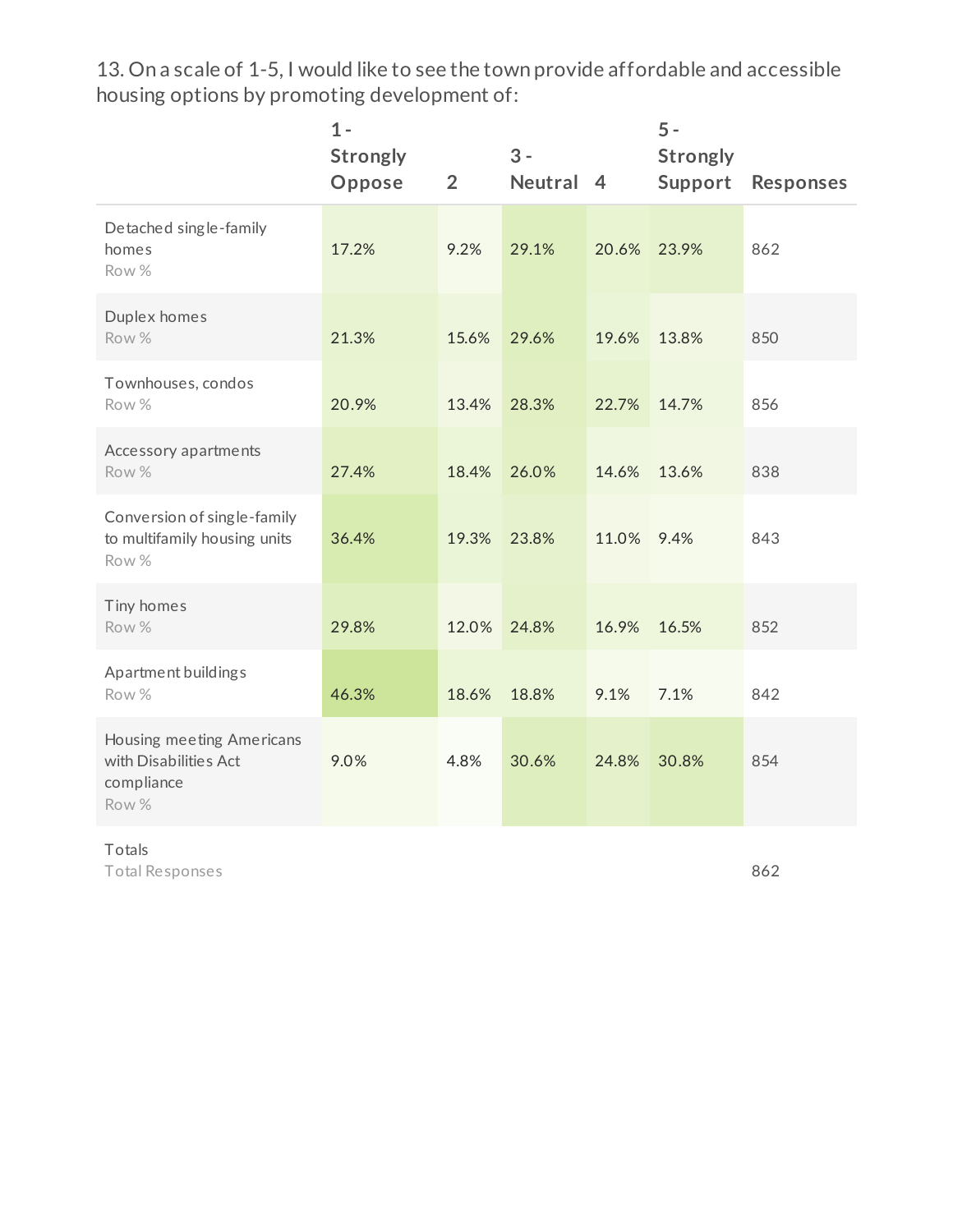14. On a scale of 1-5, I would like to see the town pursue grants or other financing options for rehabilitation of limited income homes.



| Value                | Percent |
|----------------------|---------|
| 1 - Strongly Oppose  | 14.1%   |
| 2                    | 10.9%   |
| 3 - Neutral          | 25.8%   |
| $\overline{4}$       | 20.0%   |
| 5 - Strongly Support | 29.2%   |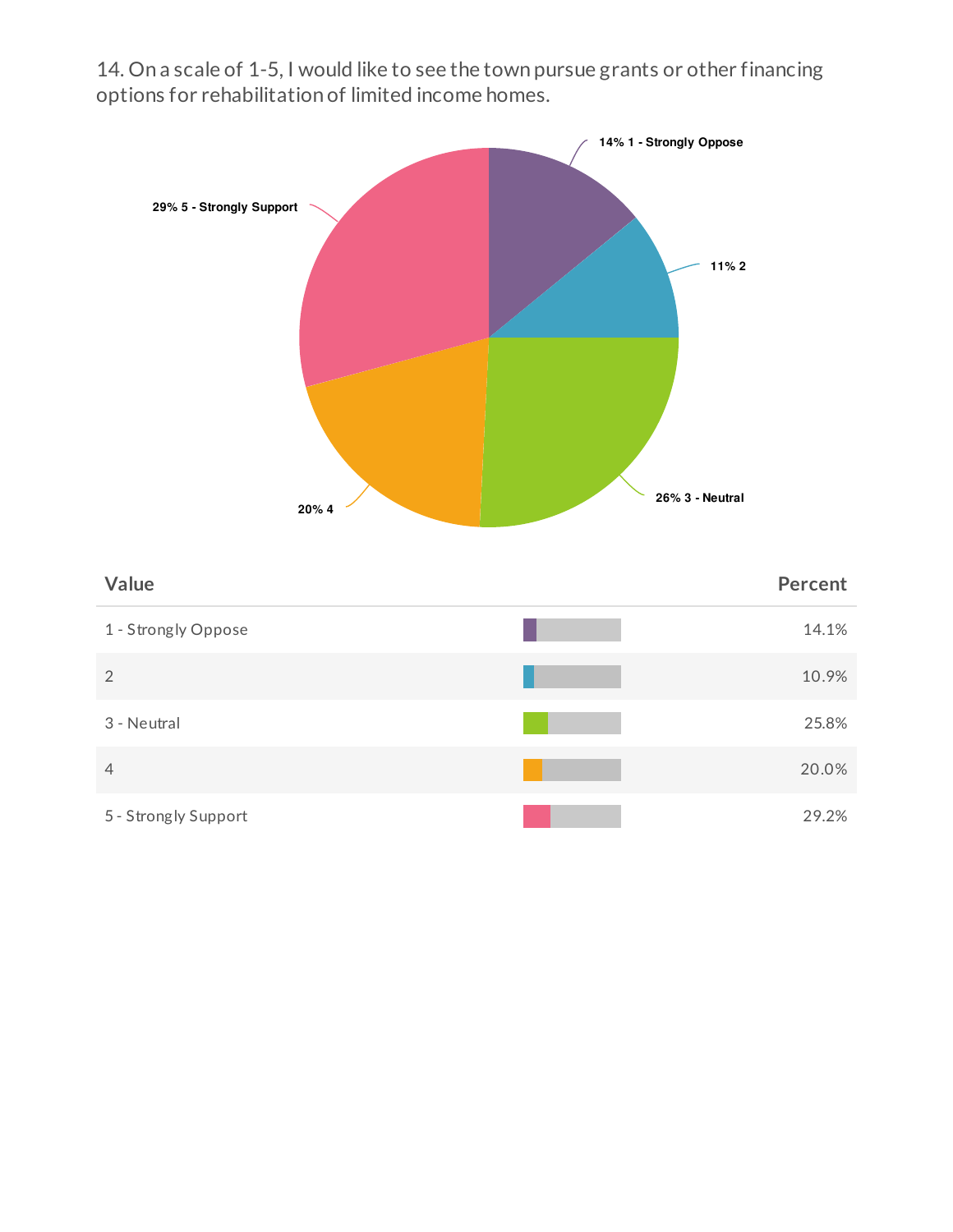

# 15. Does anyone in your household need public transport with a disabled access van?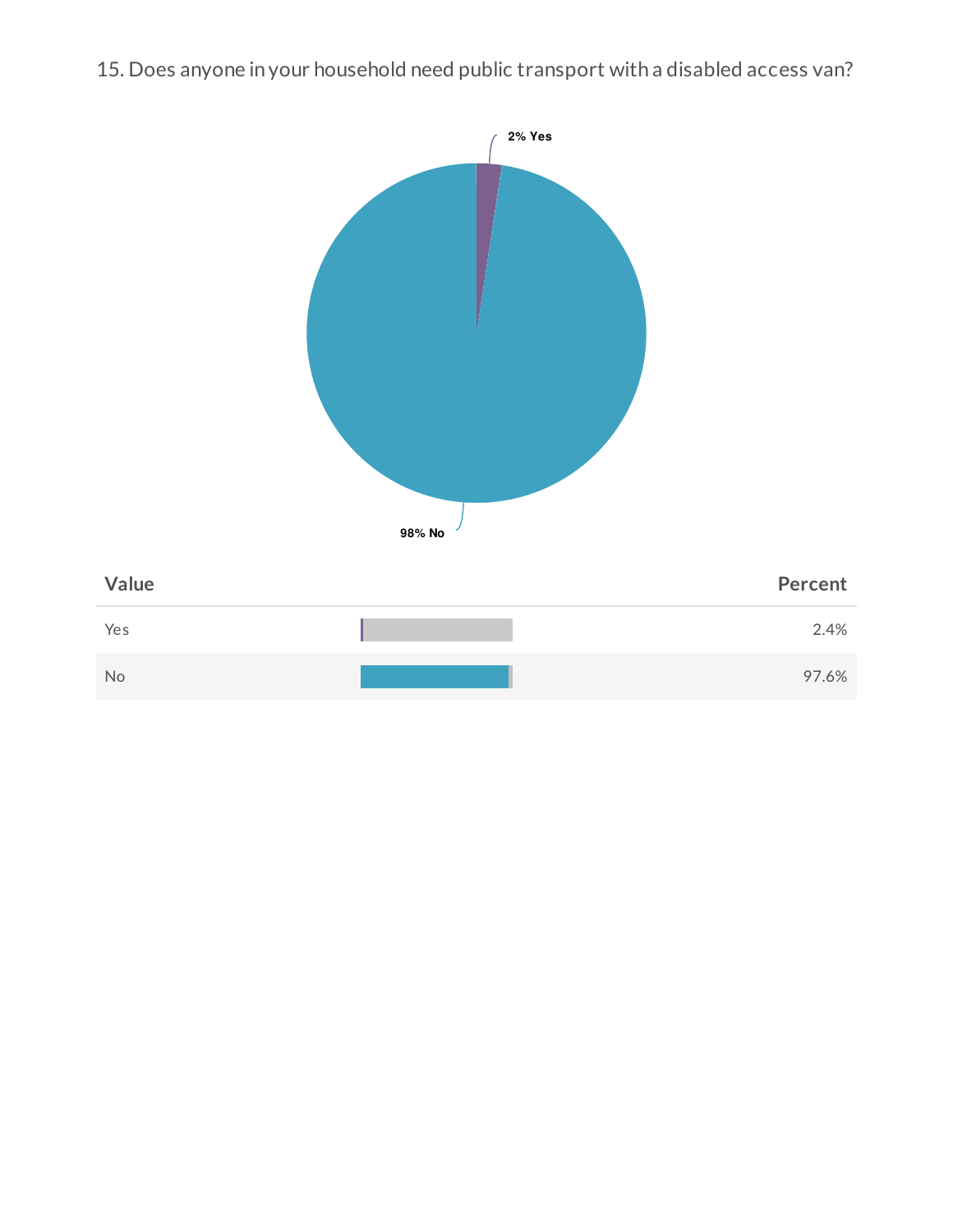16. If public transit were brought to Southampton, check all you would be interested in using. 60 50



| Value                                                                          | <b>Percent</b> |
|--------------------------------------------------------------------------------|----------------|
| Rte. 10 from Westfield line-Easthampton Center, with connection to Northampton | 28.7%          |
| Town Center to Easthampton with connection to Northampton                      | 28.9%          |
| Town Center to Holyoke, Holyoke Community College and Holyoke Mall             | 18.6%          |
| I don't expect to ever use public transportation                               | 59.4%          |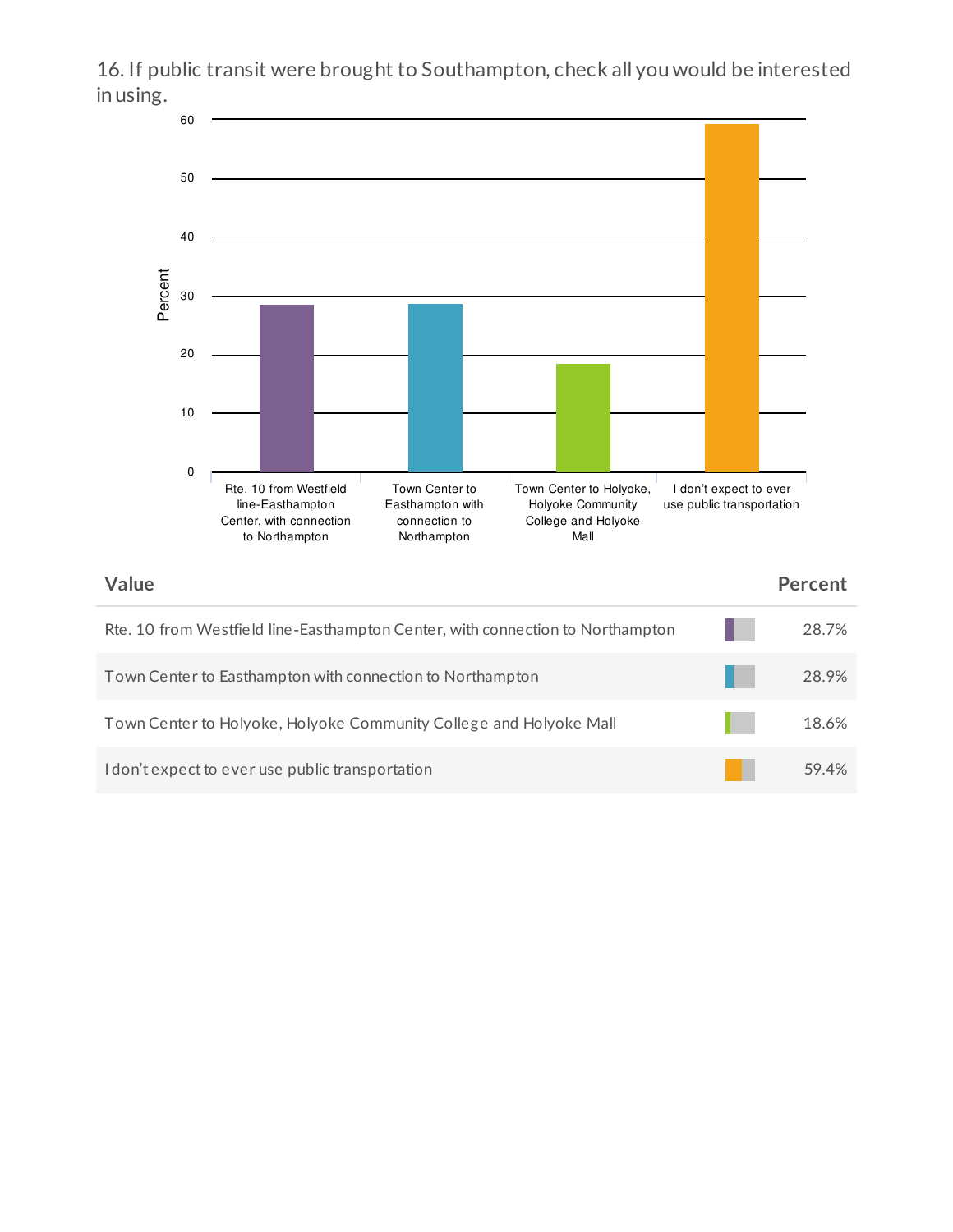17. Rank the importance from 1-6, with 1 being the highest priority, if money became available to extend the town's sidewalk system.

| <b>Item</b>                                                                                                   | <b>Overall</b><br>Rank | <b>Rank</b><br><b>Distribution</b>               | <b>Score</b> |
|---------------------------------------------------------------------------------------------------------------|------------------------|--------------------------------------------------|--------------|
| Extend sidewalks on College Highway between Cumberland<br>Farms and Veterans Memorial Bridge (near Sheldon's) | 1                      |                                                  | 3,272        |
| Install sidewalks on main feeder roads                                                                        | $\overline{2}$         |                                                  | 2,866        |
| Extend sidewalk to Labrie Field along Strong Road                                                             | 3                      |                                                  | 2,292        |
| Install or improve sidewalks in my neighborhood                                                               | $\overline{4}$         |                                                  | 1,618        |
| Install sidewalks on all subdivision cul de sacs that do not now<br>have them                                 | 5                      |                                                  | 1,474        |
| Other location                                                                                                | 6                      |                                                  | 1,038        |
|                                                                                                               |                        | <b>Highe</b><br>Lowe<br>st<br>st<br>Rank<br>Rank |              |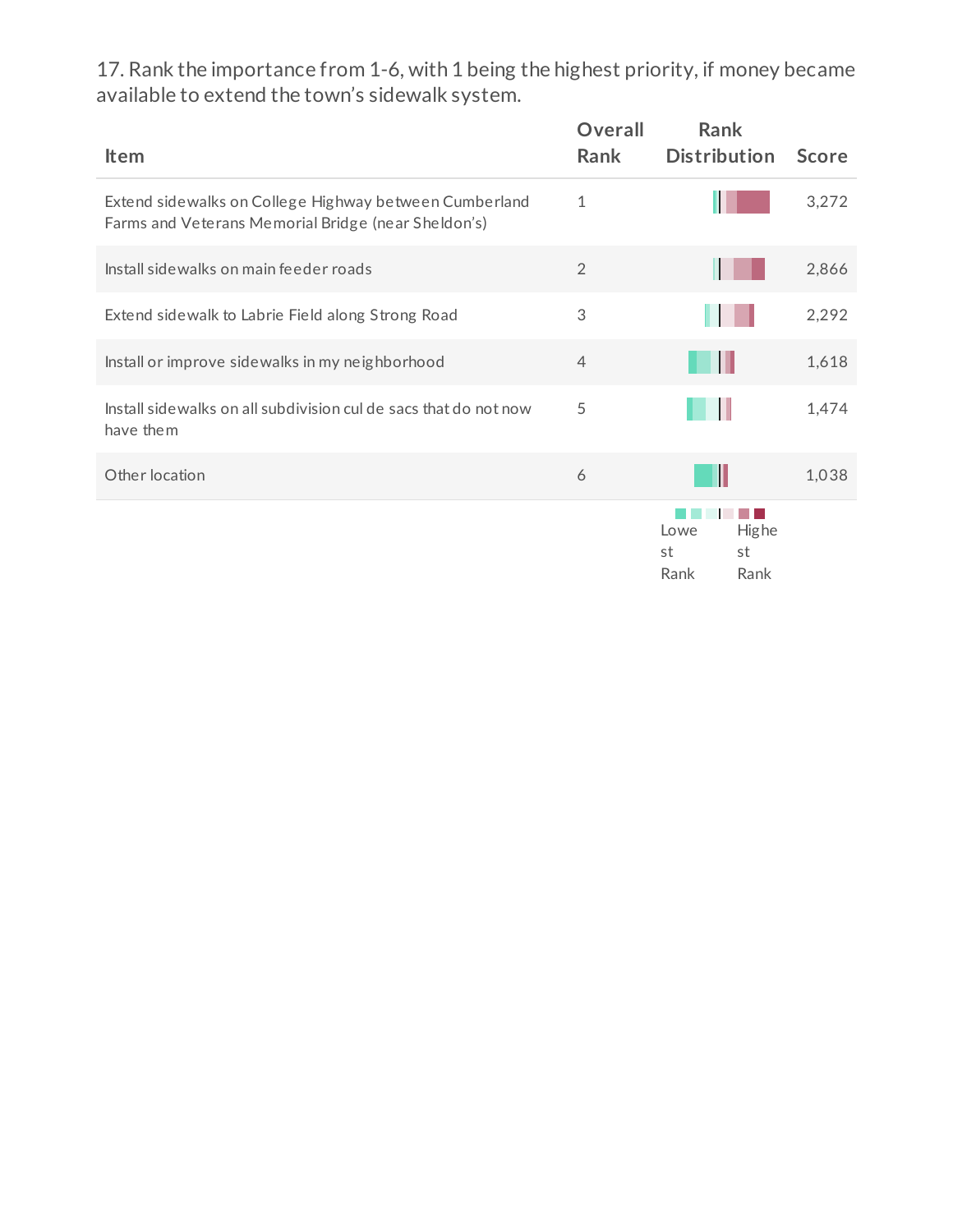# 18.List streets and/or parts of town where sidewalks should be installed or extended.

| Response                                                                                                                                                              |
|-----------------------------------------------------------------------------------------------------------------------------------------------------------------------|
| Fomer Rd to Sheldon's                                                                                                                                                 |
| No more sidewalks                                                                                                                                                     |
| #1, East Street from Town Center to Strong Road: #6, Pleasant Street                                                                                                  |
| Actual sidewalk from fire station to Pomeroy.                                                                                                                         |
| All of Rte 10 and at least 1 side of Brickyard, Strong and East.                                                                                                      |
| Any you want as long as the town maintains them. Older people should not have to shovel or snow blow<br>sidewalks.                                                    |
| Around the Elementary school so more kids could walk to school. Throughout route 10.                                                                                  |
| Coleman Road to feed foot and bike traffic to the bike path                                                                                                           |
| College Highway from Big Y to Paisanos                                                                                                                                |
| Consider a sidewalk from Glendale Rd at Route 10 intersection to the Big Y Plaza to make it possible to walk<br>safely to that location.                              |
| Country Road/Line Street from Bissonette Circle to Geryk Ct                                                                                                           |
| Don't care about sidewalks at all                                                                                                                                     |
| Don't mind them as long as the town takes care of them. It gets harder each year to keep them clean in the<br>winter as one gets older.                               |
| Extend along Pomeroy Meadow Road from Glendale Road to Easthampton town line. Extend East Street<br>sidewalks at least from Elm Street to Strong Road, if not further |
| Fix college highway sidewalk, add a sidewalk from pomeroy to the vineyard on glendale. Attached to new<br>sidewalk on glendale.                                       |
| Fomer Rd Brickyard Rd Gilbert Rd                                                                                                                                      |
| For all roads of children that do not get bussing                                                                                                                     |
| Gunn Road Extension - many, many trucks and cars use this as a shortcut and there is a TON of traffic all day<br>long. Sidewalks would make this much safer.          |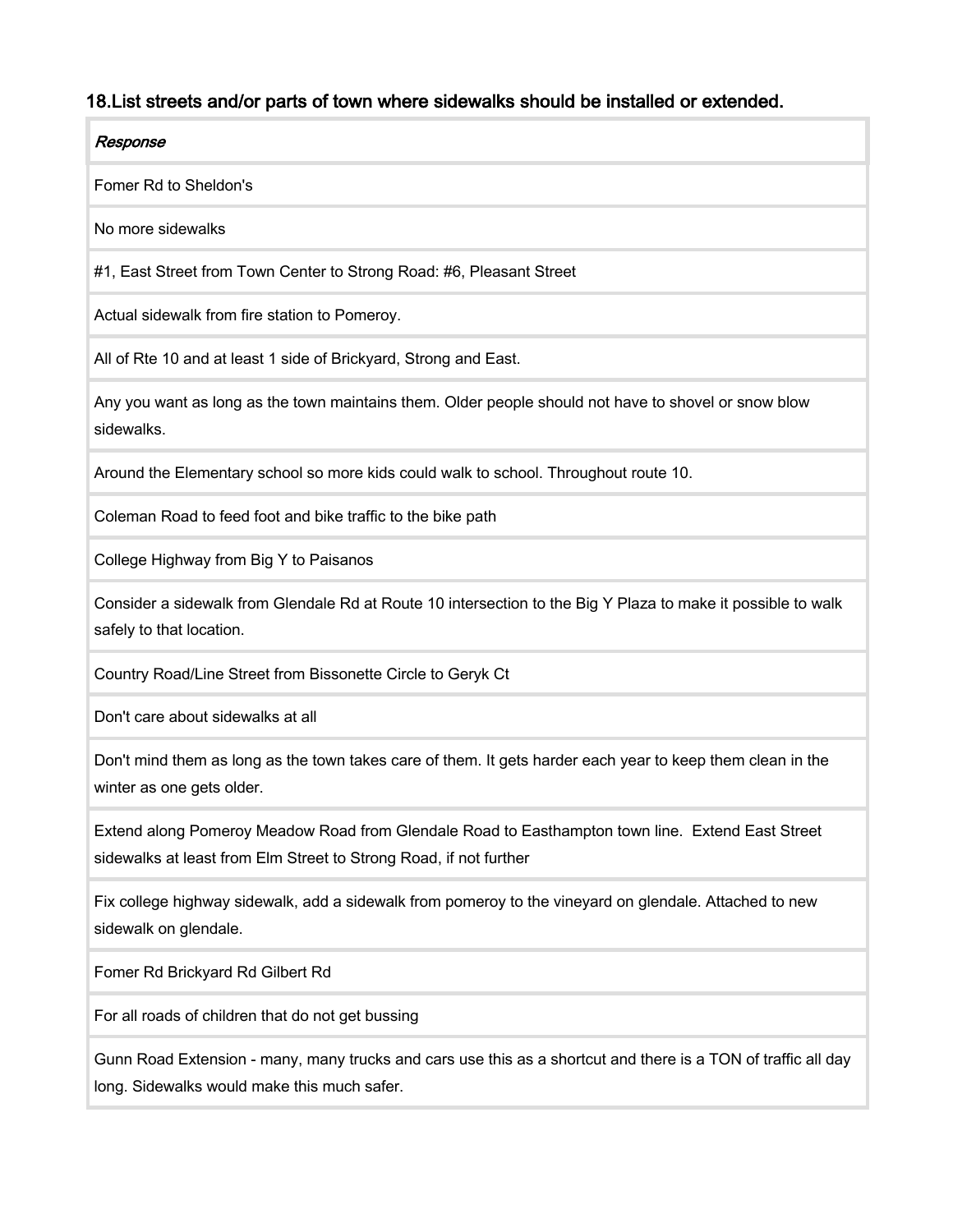Gunn road and a light to cross from Gunn rd accross route 10 to Gunn rd ext. All kids within 2 miles from Norris need a safe way to get to school if buses will be canceled. Not all parents have a parent that stays at home. Most lower income people are within 2 miles from Norris. Canceling the buses is a socio-economic issue.

I see many people walking or riding bikes on Rattle Hill which is verynarrow with curves on the cold spring end. I've walked it myself and it's dangerous. Poor visibility by cars and nowhere to go for walker/rider.

I think we have enough sidewalks.

It would be nice to have sidewalks on the Southampton side of Line St/County Rd all the way to Hampton Pond Plaza.

Let's fix the roads them worry about the sidewalks

Lots of people walk around Montgomery Rd, Wyben Rd, and Russellville Rd. Sidewalks here would be terrific, especially on Wyben Rd where the cars go very fast down the hill.

No need a small town. All you will do is build forums to have to maintain in the future....seems like a money trap to me

None. WASTE of money

Pleasant Street from Line to Gunn, Gunn entire length, Coleman entire length.

Please install them from route 10 past Edwards library and to Labrie field. I drive by a lot of kids riding bikes to the fields and the roads are not safe for that.

Sidewalks and bikeways everywhere. But focus on the center of town and expand out

The new Glendale Rd sidewalk is not accessible and should be fixed

Up Cold Spring Rd.

White Loaf rd, Holyoke side

sidewalk to bashista orchards

sidewalks are a continuing expense to maintain for the town with an already overstretched budget with our roadways dilapidated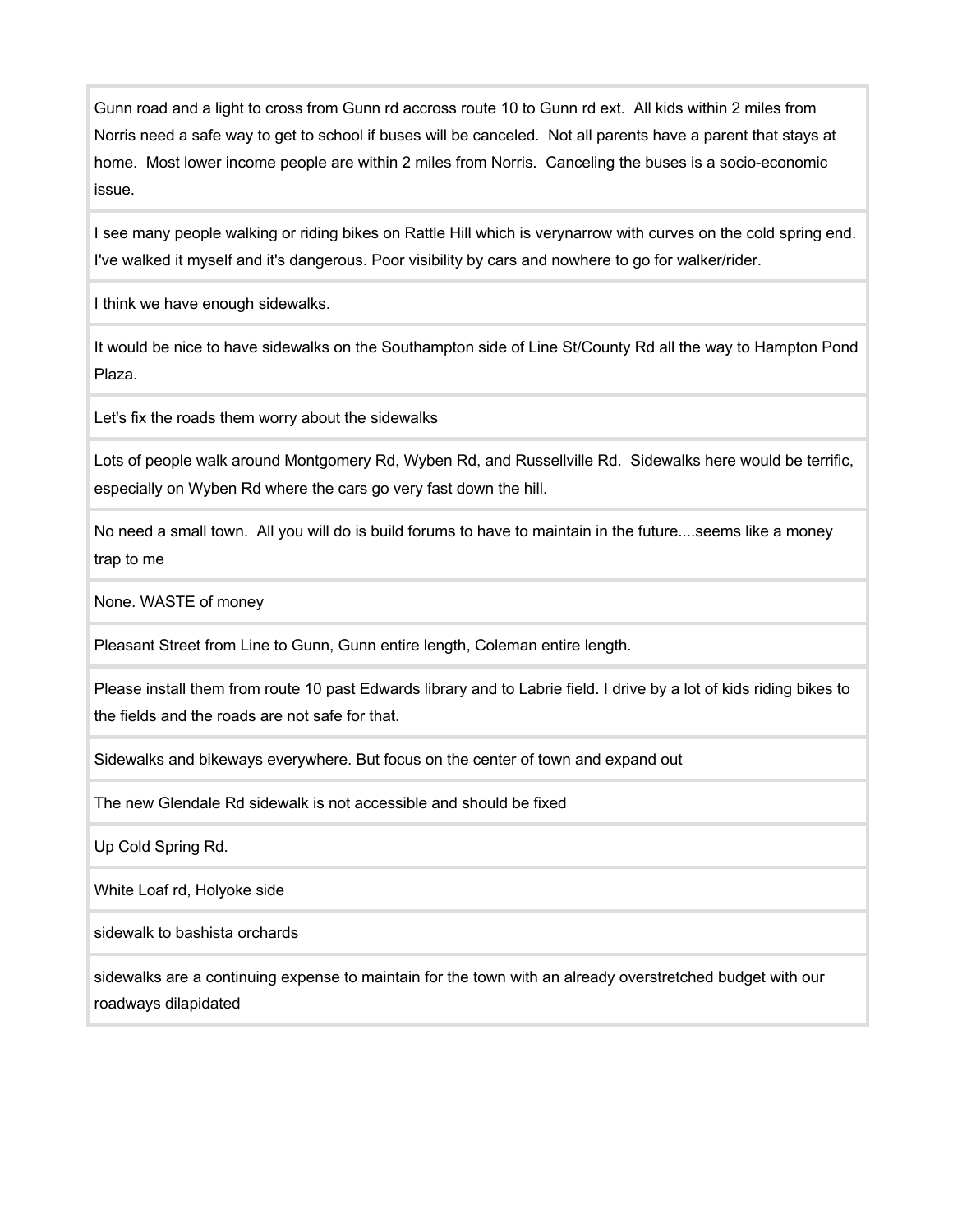19. On a scale of 1-5, please indicate your level of support for each of the following strategies:

|                                                                                                                           | $1 -$<br><b>Strongly</b><br>oppose | $\overline{2}$ | $3 -$<br>Neutral | $\overline{4}$ | $5 -$<br><b>Strongly</b><br>support | <b>Responses</b> |
|---------------------------------------------------------------------------------------------------------------------------|------------------------------------|----------------|------------------|----------------|-------------------------------------|------------------|
| Develop a public utility to<br>improve internet/broadband<br>service that would generate<br>revenue for the town<br>Row % | 5.6%                               | 3.6%           | 20.8%            | 23.6%          | 46.4%                               | 869              |
| Pursue renewable energy<br>generation (e.g. solar on town-<br>owned land)<br>Row %                                        | 8.7%                               | 5.7%           | 20.7%            | 22.2%          | 42.6%                               | 873              |
| Buy land to build a public safety<br>complex<br>Row %                                                                     | 18.4%                              | 12.0%          | 25.9%            | 16.9%          | 26.7%                               | 868              |
| Invest in public sewer/water<br>provision in commercial areas<br>Row %                                                    | 9.7%                               | 8.6%           | 39.3%            | 20.0%          | 22.4%                               | 863              |
| Purchase land to preserve open<br>space<br>Row %                                                                          | 10.3%                              | 6.8%           | 14.5%            | 20.6%          | 47.8%                               | 873              |
| Build or re-purpose existing<br>municipal building for a multi-<br>use meeting and community<br>center<br>Row %           | 9.2%                               | 7.7%           | 29.1%            | 28.8%          | 25.3%                               | 874              |
| Acquire land and complete the<br>bike path from Sheldon's to the<br>Easthampton line<br>Row %                             | 10.6%                              | 3.1%           | 11.6%            | 20.3%          | 54.4%                               | 878              |
| Develop bicycle paths and<br>greenways that link open<br>spaces, neighborhoods<br>Row %                                   | 11.2%                              | 5.2%           | 18.0%            | 22.6%          | 43.0%                               | 863              |

Totals Total Responses

878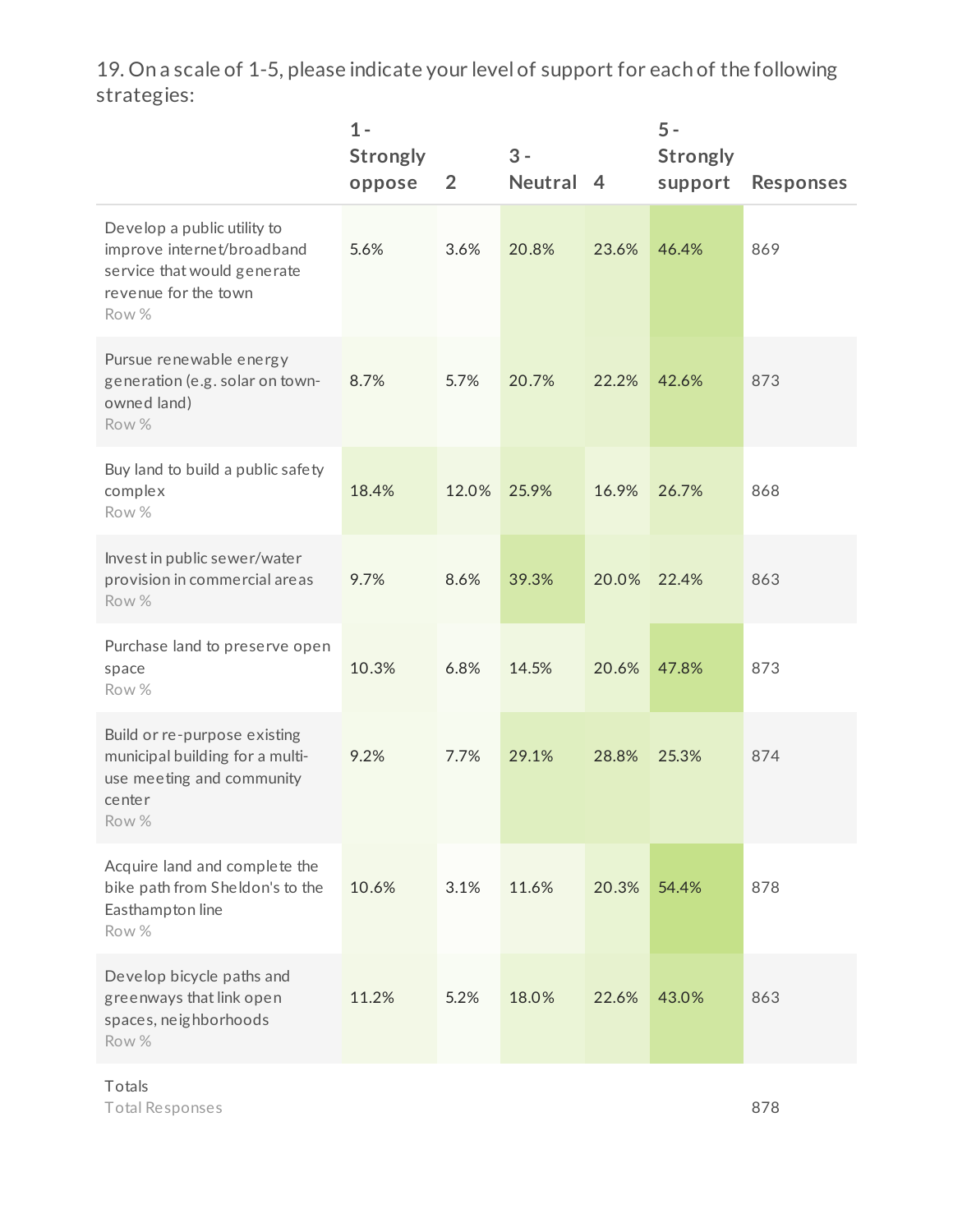20. If any of the above required a bond issue and/or an increase in property tax, what are your top five priorities?

| <b>Item</b>                                                                                                | <b>Overall</b><br><b>Rank</b> | <b>Rank</b><br><b>Distribution</b>  | <b>Score</b> |
|------------------------------------------------------------------------------------------------------------|-------------------------------|-------------------------------------|--------------|
| Acquire land and complete the bike path from Sheldon's to the<br>Easthampton line                          | $\mathbf{1}$                  |                                     | 1,952        |
| Develop a public utility to improve internet/broadband service<br>that would generate revenue for the town | $\overline{2}$                |                                     | 1,851        |
| Purchase land to preserve open space                                                                       | 3                             |                                     | 1,636        |
| Pursue renewable energy generation (e.g. solar on town-<br>owned land)                                     | $\overline{4}$                |                                     | 1,380        |
| Develop bicycle paths and greenways that link open spaces,<br>neighborhoods                                | 5                             |                                     | 1,274        |
| Buy land to build a public safety complex                                                                  | 6                             |                                     | 1,201        |
| Invest in public sewer/water provision in commercial areas                                                 | $\overline{7}$                | Ш                                   | 974          |
| Build or re-purpose existing municipal building for a multi-use<br>meeting and community center            | 8                             |                                     | 850          |
|                                                                                                            |                               | Highes<br>Lowes<br>t Rank<br>t Rank |              |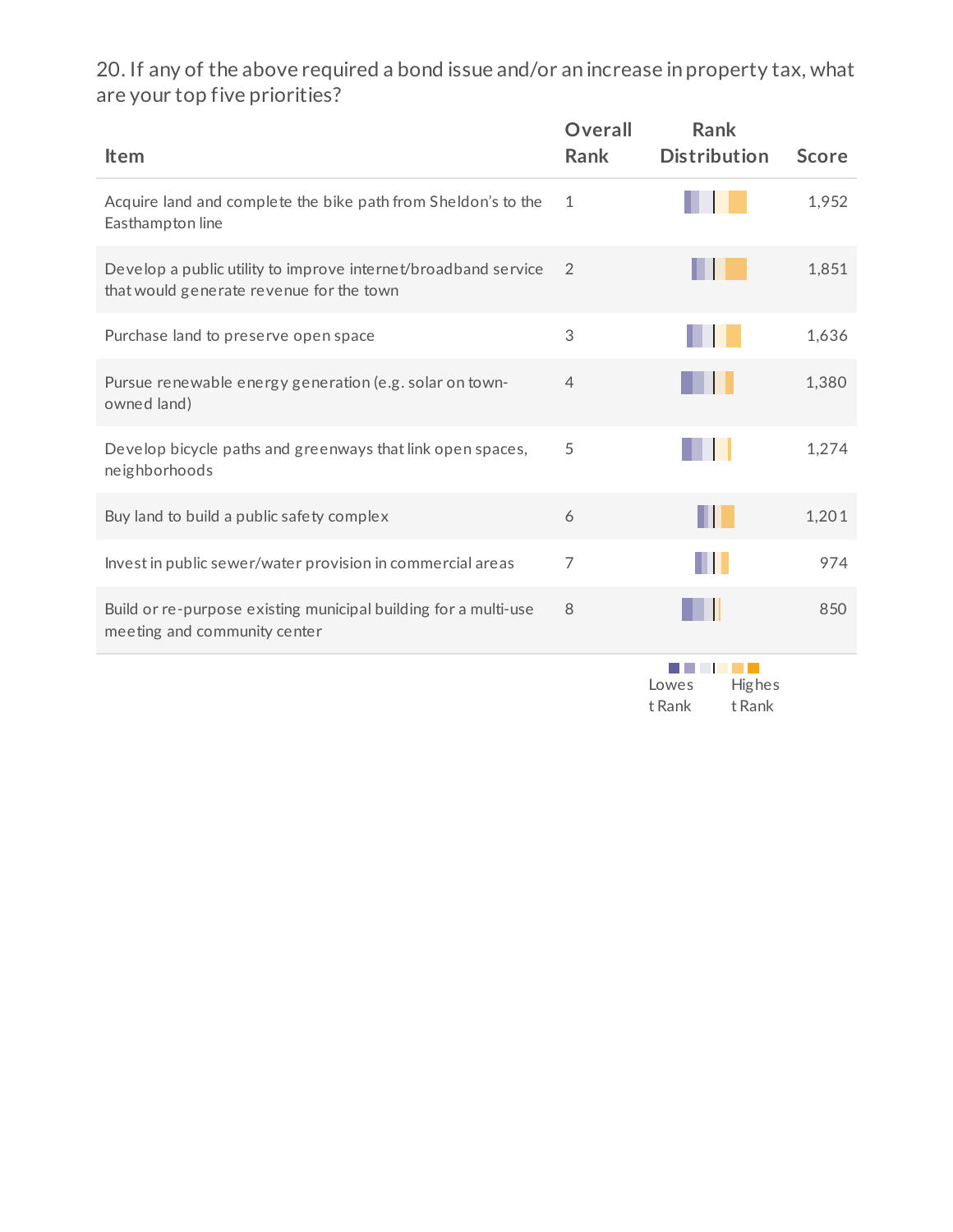21. On a scale of 1-5, please indicate your level of support for each of the following strategies for growth:

|                                                                                                                                                                                               | $1 -$<br><b>Strongly</b><br>Oppose | $\overline{2}$ | $3 -$<br>Neutral 4 |       | $5 -$<br><b>Strongly</b><br>Support | <b>Responses</b> |
|-----------------------------------------------------------------------------------------------------------------------------------------------------------------------------------------------|------------------------------------|----------------|--------------------|-------|-------------------------------------|------------------|
| Make no changes in current<br>zoning bylaws<br>Row %                                                                                                                                          | 10.0%                              | 12.1%          | 50.8%              | 12.3% | 14.9%                               | 821              |
| Encourage "cluster<br>development" requiring homes<br>in sensitive natural resource<br>areas to be built closer together<br>so remaining land can be<br>protected as open space<br>Row %      | 19.6%                              | 11.8%          | 24.0%              | 23.2% | 21.4%                               | 863              |
| Allow higher density housing<br>types (e.g. homes on smaller lots,<br>duplexes, town homes) in<br>selected locations<br>Row %                                                                 | 33.9%                              | 16.5%          | 19.6%              | 19.5% | 10.6%                               | 874              |
| Require lower density housing in<br>selected locations to preserve<br>rural character (e.g. minimum lot<br>size in the Rural Residential<br>zoning area increases from 1.4<br>acres)<br>Row % | 11.9%                              | 6.9%           | 24.0%              | 25.7% | 31.5%                               | 867              |
| Zone some areas for agricultural<br>and very low density uses only<br>(e.g. 5 or more acres minimum lot<br>size)<br>Row %                                                                     | 8.3%                               | 4.2%           | 24.8%              | 25.8% | 36.9%                               | 872              |
| Limit development to the<br>capacity of our town's water<br>supply<br>Row %                                                                                                                   | 7.2%                               | 6.1%           | 21.6%              | 22.1% | 42.9%                               | 869              |
| Focus commercial development<br>at major intersections<br>Row %                                                                                                                               | 9.5%                               | 7.2%           | 26.9%              | 31.4% | 24.9%                               | 870              |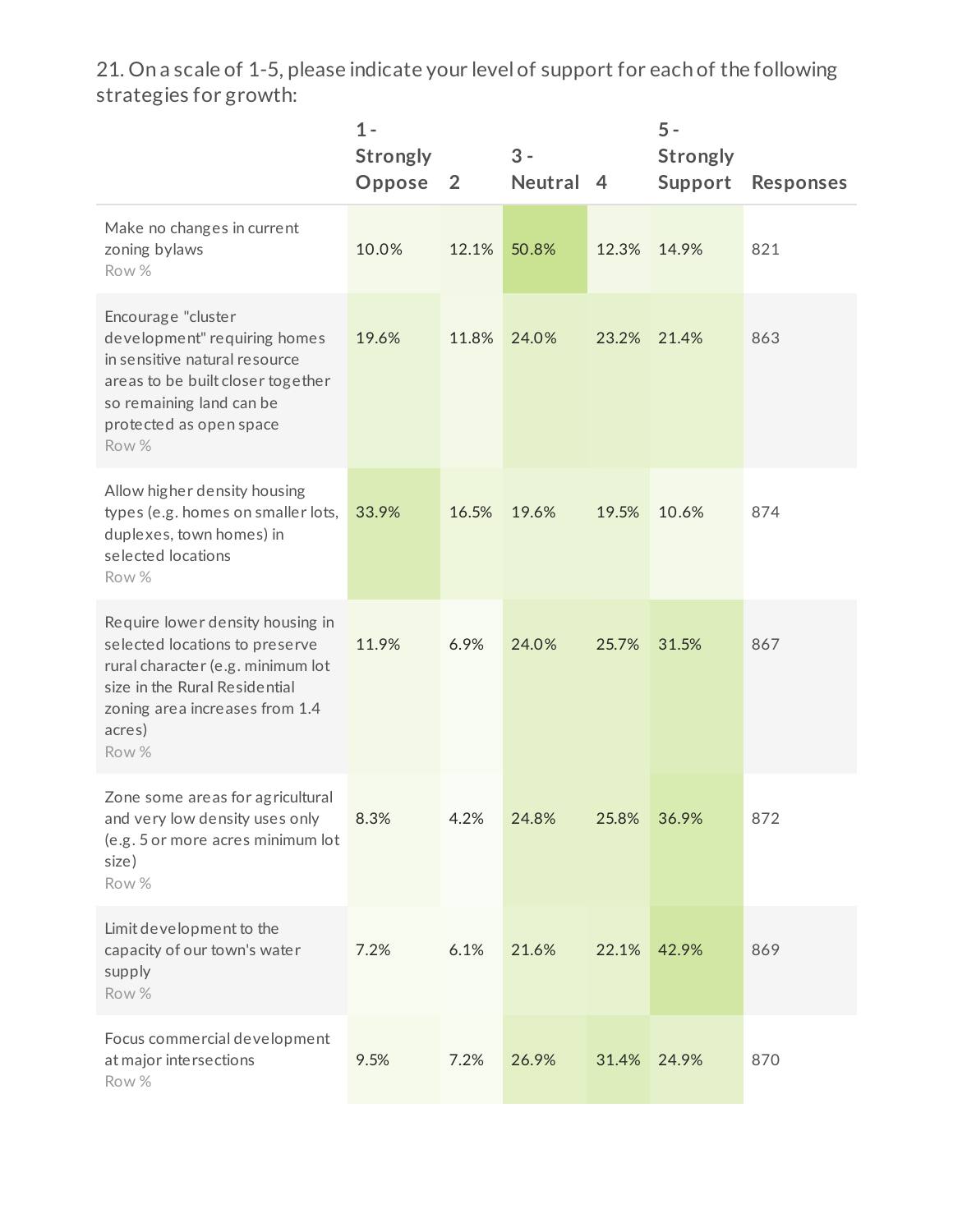|                                                                                                                                                                          | $1 -$<br><b>Strongly</b><br>Oppose | $\overline{2}$ | $3 -$<br>Neutral 4 |       | $5 -$<br><b>Strongly</b><br>Support | <b>Responses</b> |
|--------------------------------------------------------------------------------------------------------------------------------------------------------------------------|------------------------------------|----------------|--------------------|-------|-------------------------------------|------------------|
| Establish design standards for a<br>walkable, mixed-use (residential<br>and commercial) district<br>Row %                                                                | 9.1%                               | 9.1%           | 32.5%              | 27.1% | 22.1%                               | 864              |
| Encourage commercial<br>development by expanding land<br>zoned for commercial use and<br>for light industrial use<br>Row %                                               | 19.5%                              | 16.1%          | 22.4%              | 24.5% | 17.6%                               | 871              |
| Establish more restrictive sign<br>guidelines (e.g. implementing<br>greater restrictions on size and<br>lighting)<br>Row %                                               | 7.2%                               | 11.6%          | 46.7%              | 16.7% | 17.8%                               | 861              |
| Continue to educate landowners<br>about options for permanently<br>protecting land and preserve in<br>perpetuity a select group of<br>Southampton's open spaces<br>Row % | 4.0%                               | 4.0%           | 21.3%              | 24.7% | 45.9%                               | 873              |
| Create new active recreational<br>resources such as snowmobile,<br>ATV and horseback riding trails,<br>places for hunting and fishing,<br>etc.<br>Row %                  | 12.2%                              | 11.6%          | 26.3%              | 25.1% | 24.8%                               | 868              |

# Totals

Total Responses

874